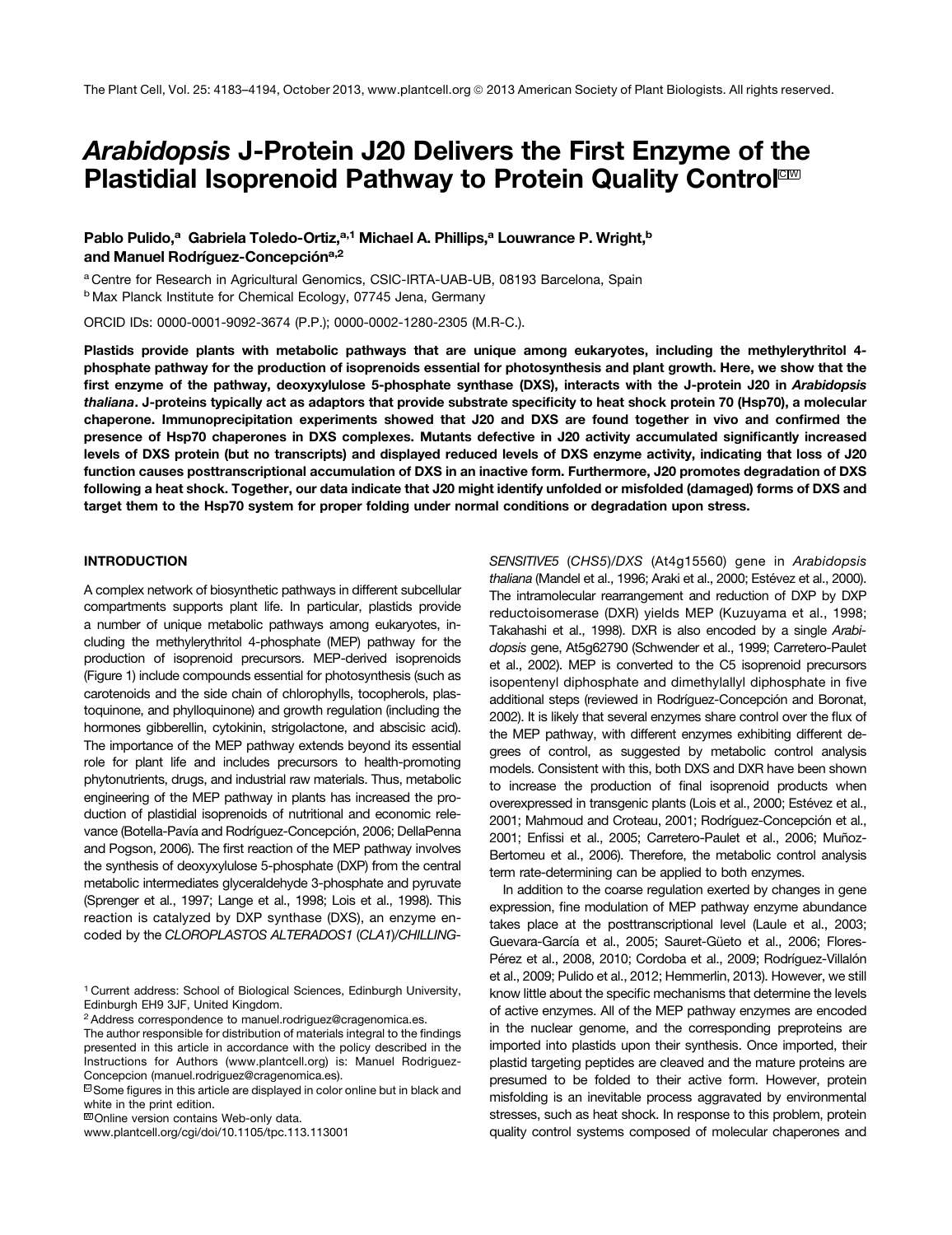

Figure 1. Isoprenoid Biosynthesis in Plastids.

The MEP pathway produces the universal isoprenoid precursors isopentenyl diphosphate (IPP) and dimethylallyl diphosphate (DMAPP). The production of DXP from pyruvate and glyceraldehyde 3-phosphate (GAP) by the enzyme DXS can be blocked with CLM, whereas the production of MEP from DXP catalyzed by DXR can be inhibited by fosmidomycin (FSM). Condensation of IPP and DMAPP units produces prenyl diphosphates of increasing size, such as geranyl diphosphate (GPP) and geranylgeranyl diphosphate (GGPP), which are the starting points for the biosynthesis of isoprenoid end-products. Dashed open arrows represent multiple biosynthetic steps.

proteolytic complexes have evolved to either refold or eliminate misfolded proteins and thereby maintain protein homeostasis. A number of chaperone and protease systems are found in chloroplasts (Boston et al., 1996; Kato and Sakamoto, 2010; Nordhues et al., 2010), but their relevance for plastidial metabolism in general and isoprenoid biosynthesis in particular awaits further investigation.

In this work we report that Arabidopsis J20, a J-protein (or DnaJ-like protein), acts as an adaptor that recognizes inactive forms of DXS and delivers them to the heat shock protein 70 (Hsp70) molecular chaperone. We propose that this mechanism likely drives proper folding of DXS for enzymatic activation while also facilitating the removal of defective forms of the enzyme resulting from environmental stress.

#### RESULTS

## J20 Is a J-Protein That Delivers DXS to Plastidial Hsp70 Chaperones

Posttranscriptional regulation is a major factor determining the levels of active DXS, the first enzyme of the MEP pathway (Figure 1). To identify protein partners that could posttranslationally modulate DXS activity in Arabidopsis, we performed yeast two-hybrid screening. Among the possible DXS partners identified (see [Supplemental Table 1](http://www.plantcell.org/cgi/content/full/tpc.113.113001/DC1) online), only four proteins were calculated to be interactors with high (category B) or very high (category A) confidence. Of the three category B proteins, only one of them (At3g22970) might localize to plastids, but its function is unknown. Here, we report our work with the only category A protein identified, J20 (At4g13830), also named atDjC20 (Miernyk, 2001) and atDjC29 (Rajan and D'Silva, 2009). J20 is a plastid-localized J-protein that was proposed to contribute to photosynthetic efficiency (Chen et al., 2010) (see [Supplemental](http://www.plantcell.org/cgi/content/full/tpc.113.113001/DC1) [Figure 1](http://www.plantcell.org/cgi/content/full/tpc.113.113001/DC1) online). The ability of J20 to bind to DXS was confirmed in vitro by pull-down assays (Figure 2A). Bimolecular fluorescence complementation experiments using leek (Allium ampeloprasum) epidermal cells further showed that, in plant cells, these two proteins interacted in plastids (see [Supplemental Figure 2](http://www.plantcell.org/cgi/content/full/tpc.113.113001/DC1) online). To confirm that J20 and DXS were part of the same complex in Arabidopsis, we performed immunoprecipitation experiments using transgenic plants constitutively expressing a green fluorescent protein (GFP)–tagged version of J20 (35S:J20-GFP lines). Untransformed plants and transgenic lines expressing a GFP-fused DXR enzyme (as a control plastidial protein that does not interact with DXS) were also used for immunoprecipitation experiments with both anti-GFP and preimmune sera. DXS was detected only in 35S:J20-GFP samples immunoprecipitated with the anti-GFP antibody, despite the very low level of J20-GFP protein detected in the input samples (Figure 2B). Taken together, these data show that J20 and DXS can efficiently interact in vivo.

Extensive work performed mainly in nonplant systems has previously demonstrated that J-proteins like J20 typically act as adaptors that recognize and deliver protein substrates to Hsp70, a molecular chaperone highly conserved in plants (Miernyk, 2001; Sung et al., 2001; Rajan and D'Silva, 2009; Kampinga and Craig, 2010). The J-domain responsible for the interaction with Hsp70 is well conserved in J20 (see [Supplemental Figure 1](http://www.plantcell.org/cgi/content/full/tpc.113.113001/DC1) online), including the His-Pro-Asp tripeptide required for interaction with the chaperone (Wall et al., 1994; Tsai and Douglas, 1996). Upon interaction, ATP hydrolysis is stimulated to transfer the protein substrate to the Hsp70 chaperone and to drive conformational changes. To test the prediction that J20 might target DXS to the Hsp70 chaperone, transgenic Arabidopsis plants overexpressing a GFP-tagged DXS enzyme (35S:DXS-GFP lines) were used to immunoprecipitate DXS-containing complexes using an anti-GFP serum. Immunoblot analysis with an antibody specific for chloroplast Hsp70 proteins showed that these chaperones were indeed present in the immunoprecipitated samples (Figure 2C), confirming that DXS and Hsp70 can be found together in vivo.

#### Loss of Function of J20 Results in Decreased DXS Activity

To understand the biological relevance of the interaction of J20 with DXS, we next analyzed whether plants defective in J20 had any DXS-related phenotype. Changes in DXS activity cause altered sensitivity to clomazone (CLM), a specific DXS inhibitor (Zeidler et al., 2000; Carretero-Paulet et al., 2006; Matsue et al., 2010). In Arabidopsis, germination and growth in the presence of CLM result in concentration-dependent bleaching and a concomitant inhibition of true leaf development (Figure 3A), likely due to a reduced production of plastidial isoprenoid products, such as chlorophylls, carotenoids, and MEP-derived hormones (Figure 1). Plants with decreased DXS activity, such as the dxs-3/chs5 mutant (Araki et al., 2000; Phillips et al., 2008), showed lower resistance to CLM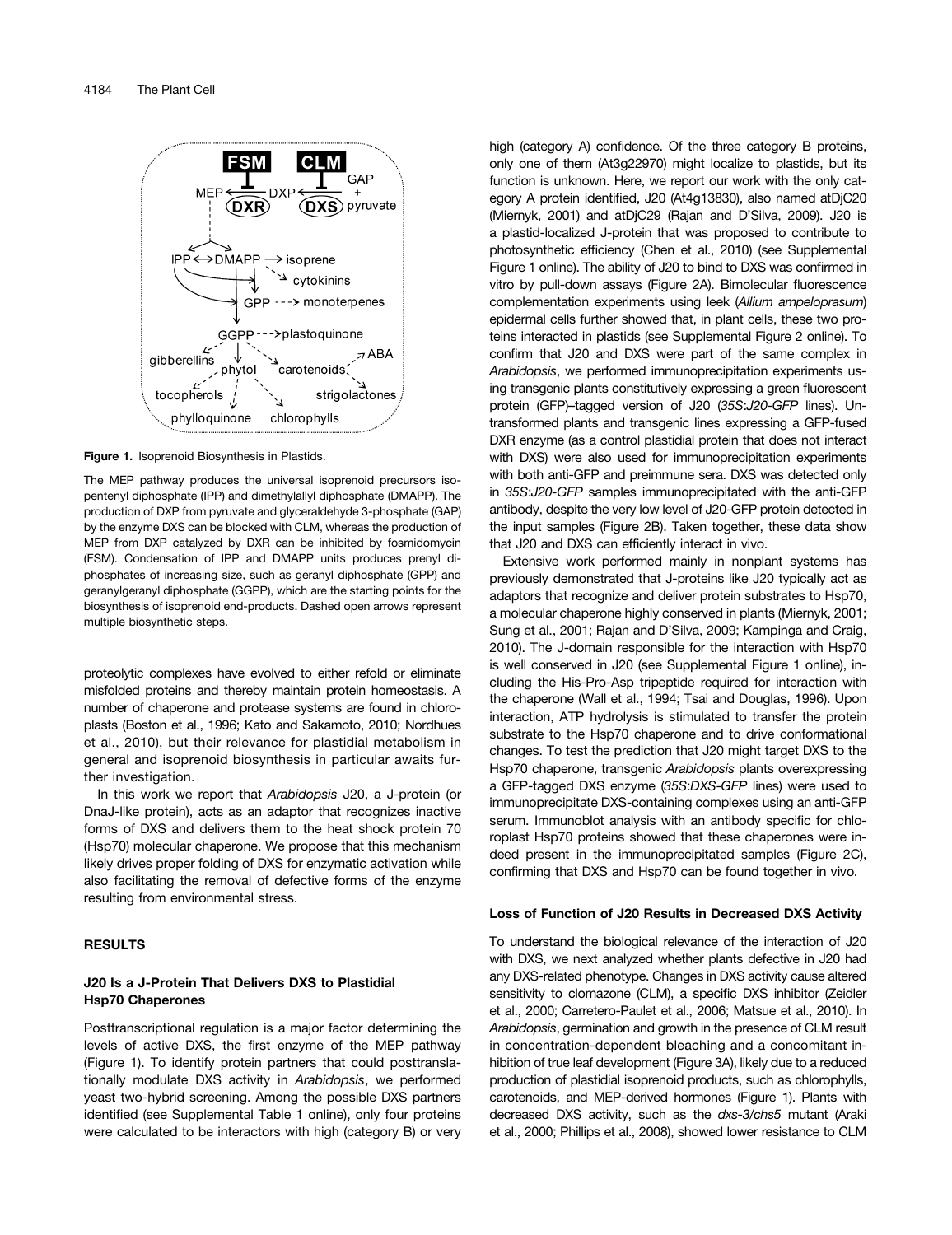

#### Figure 2. DXS Interacts with J20.

(A) In vitro pull-down assay using <sup>35</sup>S-labeled proteins DXS-His (immobilized on beads) and J20. Autoradiography of a SDS-PAGE gel loaded with the indicated samples before (input) and after the pull-down is shown.

(B) Immunoprecipitation of DXS from 35S:J20-GFP plants expressing J20 fused to GFP. Protein extracts were obtained from 35S:J20-GFP plants, control 35S:DXR-GFP plants (producing another plastidial GFP-tagged protein, DXR-GFP) and wild-type (WT) plants. An aliquot (input) was used to test protein levels by immunoblot analysis using antibodies against GFP ( $\alpha$ GFP) and DXS ( $\alpha$ DXS). The same  $\alpha$ GFP blot exposed for 10 and 60 min is shown to estimate the difference between the levels of J20-GFP (low) versus DXR-GFP (high). The rest of the extracts were used for immunoprecipitation experiments with either preimmune serum (P) or the commercial anti-GFP antibody. Immunoprecipitated samples were used for immunoblot analysis to detect the presence of the DXS protein. The position of the cross-reactive heavy chain of IgG is also indicated.

(C) Immunoblot analysis of samples obtained before (input) and after immunoprecipitation experiments using 35S:DXS-GFP plants expressing DXS fused to GFP. Immunodetection was performed with an antibody specific for plastidial Hsp70 chaperones (ɑHsp70). The position of IgG is also marked.

(i.e., produced less chlorophyll when treated with the inhibitor) than the wild type, whereas DXS-overexpressing lines displayed reduced sensitivity to the inhibitor (see [Supplemental Figure 3](http://www.plantcell.org/cgi/content/full/tpc.113.113001/DC1) online). Because a good correlation exists between CLM sensitivity and total DXS activity in Arabidopsis (see [Supplemental Figure 3](http://www.plantcell.org/cgi/content/full/tpc.113.113001/DC1) online), we used this CLM assay to evaluate whether the loss of J20 function resulted in altered DXS activity. We first analyzed the Syngenta Arabidopsis Insertion Library line SAIL 1179 E04 harboring a T-DNA insertion in the first exon of J20 (see [Supplemental](http://www.plantcell.org/cgi/content/full/tpc.113.113001/DC1) [Figure 4A](http://www.plantcell.org/cgi/content/full/tpc.113.113001/DC1) online), here referred to as j20-1. Wild-type and j20-1 plants were germinated and grown on Murashige and Skoog (MS) plates supplemented with different concentrations of the inhibitor (Figure 3A). The visual phenotype of the j20-1 mutant at a given concentration of CLM was similar to that of wild-type seedlings grown in the presence of higher concentrations of the inhibitor, indicating that the loss of J20 activity causes an increased sensitivity to CLM. Quantification of CLM sensitivity by measuring chlorophyll levels in CLM-treated plants led to the same conclusion (Figure 3B; see [Supplemental Figure 3](http://www.plantcell.org/cgi/content/full/tpc.113.113001/DC1) online). Measurement of DXS activity in wild-type and j20-1 seedlings (Figure 4A) confirmed that the decreased CLM resistance phenotype of the mutant was caused by a substantial reduction in DXS activity (see [Supplemental Figure 3](http://www.plantcell.org/cgi/content/full/tpc.113.113001/DC1) online). Because determining DXS activity in plant extracts is complicated, from this point we only used the CLM sensitivity assay to estimate DXS activity in vivo. Two independent lines of evidence confirmed that the phenotype of the j20-1 mutant line was specifically caused by the loss of J20 activity. First, independent T-DNA insertion alleles from the Syngenta Arabidopsis Insertion Library and the Salk collections, herein referred to as j20-2 (SAIL\_569\_H08) and j20-3 (Salk\_134365) (Chen et al., 2010), also showed CLM sensitivity (see [Supplemental](http://www.plantcell.org/cgi/content/full/tpc.113.113001/DC1) [Figure 4A](http://www.plantcell.org/cgi/content/full/tpc.113.113001/DC1) online). Second, transformation of j20-1 plants with the 35S:J20-GFP construct complemented the CLM sensitivity phenotype of the mutant (see [Supplemental Figure 4B](http://www.plantcell.org/cgi/content/full/tpc.113.113001/DC1) online).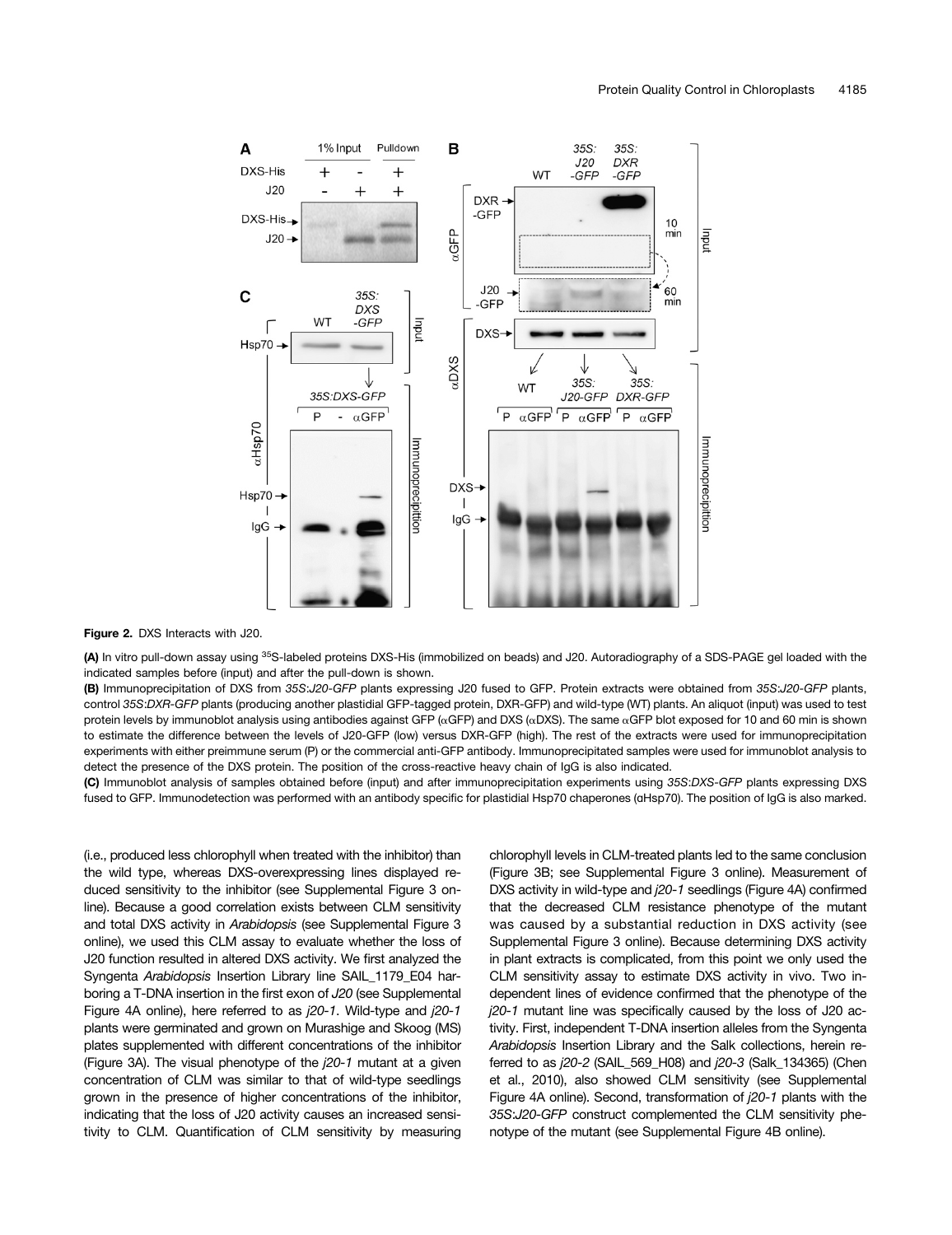

Figure 3. Mutants Defective in J20 or Individual Plastidial Hsp70 Chaperones Are Sensitive to CLM.

(A) Representative pictures of wild-type (WT) and j20-1, cphsp70.1, and cphsp70.2 mutant plants germinated and grown for 10 d on MS medium containing the indicated concentrations of CLM.

(B) Total chlorophyll levels in samples like those shown in (A). Data are represented relative to those in wild-type plants grown in the absence of CLM. Mean and se values of  $n \geq 5$  independent experiments are shown (Student's  $t$  test:  $*P < 0.05$  and  $*P < 0.01$ ).

There are more than 100 J-domain proteins in Arabidopsis, and several of them are targeted to plastids (Miernyk, 2001; Rajan and D'Silva, 2009; Chen et al., 2010). However, sequence analyses showed that J20 is more similar to J-proteins of other plant species than to the closest Arabidopsis J-domain proteins, J8, J11, and J41 (see [Supplemental Figure 5A](http://www.plantcell.org/cgi/content/full/tpc.113.113001/DC1) and [Supplemental Data Set](http://www.plantcell.org/cgi/content/full/tpc.113.113001/DC1) [1](http://www.plantcell.org/cgi/content/full/tpc.113.113001/DC1) online). Arabidopsis mutants impaired in J8 (At1g80920) or J11 (At4g36040) did not show the characteristic CLM sensitivity phenotype observed in J20-defective plants (see [Supplemental Figure](http://www.plantcell.org/cgi/content/full/tpc.113.113001/DC1) [5B](http://www.plantcell.org/cgi/content/full/tpc.113.113001/DC1) online). Because the similarity between J20 and other plastidial J-proteins from Arabidopsis, including J8 and J11, is much lower at the C-terminal domain (see [Supplemental Figure 1](http://www.plantcell.org/cgi/content/full/tpc.113.113001/DC1) online), which provides substrate specificity (Rajan and D'Silva, 2009), it is likely that this domain might confer specificity on J20, allowing it to interact with DXS to deliver the protein to the Hsp70 chaperone. Two plastidial (stromal) Hsp70 chaperones, cpHsp70.1 (At4g24280) and cpHsp70.2 (At5g49910), are found in Arabidopsis (Su and Li, 2008). If J20 and Hsp70 are part of the same mechanism regulating DXS activity, it should follow that mutants defective in plastidial Hsp70 activity also show a phenotype of higher sensitivity to CLM. Since mutants defective in both cpHsp70.1 and cpHsp70.2 are not viable (Su and Li, 2008), we analyzed single mutant lines. As shown in Figure 3, both single mutants showed a phenotype of increased CLM sensitivity relative to the wild type, although this phenotype was stronger in the case of the cphsp70.1 mutant. These results together demonstrate that loss of J20 function leads to reduced DXS activity (and, hence, CLM sensitivity) in vivo, most likely because it impairs targeting of this enzyme to the plastidial Hsp70 chaperone system.

## Mutants Defective in J20 Show Posttranscriptional Accumulation of Inactive DXS in Chloroplasts

Hsp70 chaperones participate in protein import into organelles (including plastids), protein folding and assembly, and protein quality control. If J20 activity is required for the import of DXS into plastids, the decrease in enzyme activity observed in j20-1 plants might be a result of reduced DXS protein levels in plastids. To address this possibility, DXS levels were analyzed in chloroplasts isolated from wild-type and mutant j20-1 plants. Strikingly, immunoblot experiments with an anti-DXS antibody showed not decreased but increased levels of DXS protein in mutant chloroplasts (Figure 4B). This result suggests that loss of J20 function impairs processes occurring after the import of DXS, resulting in



Figure 4. Loss of J20 Function Results in Lower DXS Activity but Higher Protein Levels.

(A) DXS activity levels in 10-d-old wild-type (WT) and mutant  $(j20-1)$ plants grown on MS plates. Values represent means and se of  $n = 3$ independent samples (Student's t test: \*\*P < 0.01). DW, dry weight. (B) Immunoblot analysis of DXS protein levels in chloroplasts isolated from wild-type and j20-1 plants grown on MS plates for 2 weeks.

(C) Levels of DXS and DXR in samples like those described in (A). RNA samples were used for quantitative PCR analysis of DXS transcript levels using the APT1 gene as a normalizer. Protein samples extracted from the same plants were used for immunoblot analysis of DXS and DXR protein levels. The graph shows mean and se values of  $n \geq 3$  experiments (Student's  $t$  test: \*\* $P < 0.01$ ). Representative images of immunoblot analyses and a Coomassie blue staining of the blots (loading control [LC]) are also shown.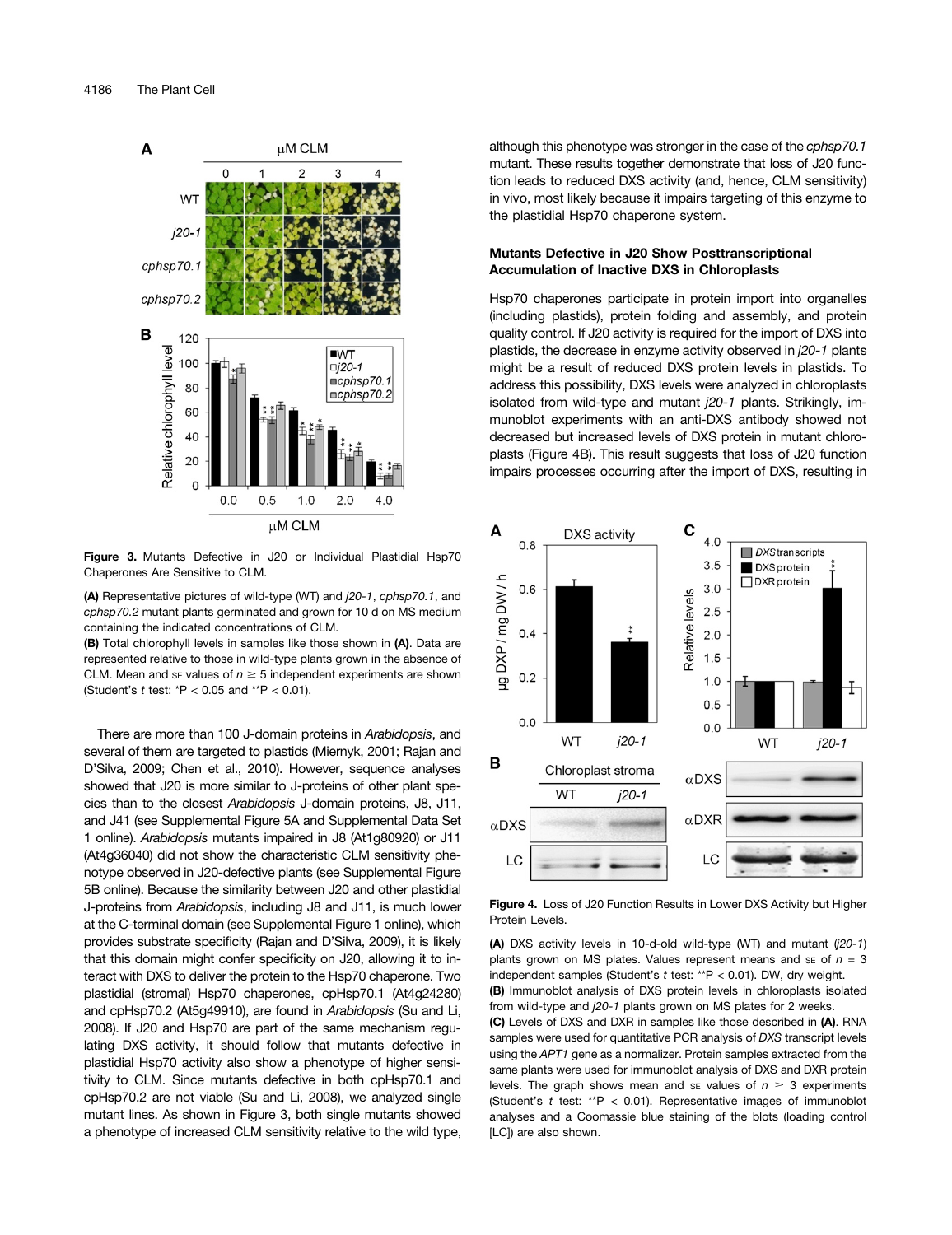the accumulation of inactive DXS protein in plastids. Consistent with this, the levels of DXS protein in total protein extracts of j20-1 plants were threefold higher than those in the wild type without changes in the levels of DXS-encoding transcripts (Figure 4C). Although previous results have shown that posttranscriptional mechanisms regulating the accumulation of DXS protein can also affect the levels of DXR, the next enzyme of the MEP pathway (Guevara-García et al., 2005; Sauret-Güeto et al., 2006; Flores-Pérez et al., 2008), the amount of DXR protein detected in the same protein extracts showed no differences between mutant and wild-type plants (Figure 4C). In agreement with the presence of similar levels of DXR activity in wild-type and j20-1 plants, no differences were observed in their sensitivity to the DXR-specific inhibitor fosmidomycin (see [Supplemental Figure 4C](http://www.plantcell.org/cgi/content/full/tpc.113.113001/DC1) online). These results suggest that J20 is not involved in regulating DXR levels or activity. Neither DXR nor DXS levels changed when the activity of close J20-related J-proteins, such as J8 or J11, was disrupted in mutants (see [Supplemental Figure 5C](http://www.plantcell.org/cgi/content/full/tpc.113.113001/DC1) online).

To provide additional experimental support to the conclusion that defective J20 activity results in posttranscriptional accumulation of inactive DXS protein inside chloroplasts, a transgenic 35S:DXS-GFP line generated in the wild-type ecotype Columbia was selected to introgress the transgene into the  $j20-1$  background. After the cross, F3 siblings that were double homozygous for the transgene (based on marker gene resistance) and either the wild-type or the mutant J20 gene (based on PCR-based genotyping) were selected. In agreement with the results described above, confocal laser scanning microscopy of GFP fluorescence showed that the DXS-GFP protein was localized to chloroplasts of siblings with either wild-type or mutant J20 genes, but the levels were much higher in mutant plastids (Figure 5A). Interestingly, a spotted pattern of DXS-GFP fluorescence was observed in both types of siblings even though spots were much larger in the case of the mutant. This might be caused by the formation of DXS-GFP aggregates, although we cannot exclude other possibilities, such as the accumulation of the transgenic protein in subplastidial structures. Such aggregates (or structures) would most likely contain DXS in an inactive form because transgenic siblings of the j20-1 background showed reduced resistance to CLM (Figure 5B) despite accumulating increased levels of constitutively expressed DXS-GFP protein (Figure 5C) compared with siblings with functional J20 protein.

## J20 Might Promote the Degradation of Damaged DXS Proteins after Heat Stress

The results described above suggest that under normal growth conditions, J20 prevents the accumulation of inactive forms of DXS in chloroplasts. If the main role of J20 is to identify nonnative DXS polypeptides and deliver them to Hsp70 for proper folding or refolding (i.e., enzyme activation), it could be expected that upregulating J20 levels would result in improved DXS activity. However, the presence of increasing levels of a functional GFP-tagged version of J20 (see [Supplemental Figure 4B](http://www.plantcell.org/cgi/content/full/tpc.113.113001/DC1) online) in different 35S:J20-GFP lines led to reduced DXS levels and a bleached phenotype (Figure 6A; see [Supplemental Table 2](http://www.plantcell.org/cgi/content/full/tpc.113.113001/DC1) online). Transgenic lines with highest J20-GFP levels showed an albino phenotype similar to that of the DXS-defective dxs-1/cla1

mutant (Mandel et al., 1996; Estévez et al., 2000; Phillips et al., 2008). Despite this dramatic phenotypic effect, no major changes in the levels of other proteins like DXR or Hsp70 isoforms were detected in 35S:J20-GFP lines relative to wild-type (untransformed) or mutant dxs-1/cla1 plants (Figure 6A). These results suggest that abnormally high levels of J20 prevent the accumulation of DXS polypeptides without altering the levels of other plastidial proteins.

To evaluate whether J20 might contribute to degrade DXS polypeptides that could be damaged (misfolded) following environmental stress, plants growing at 22°C were transferred to 45°C and samples were collected at different times after the heat shock for immunoblot analysis of DXS protein levels. As shown in Figure 6B, DXS was rapidly degraded after the heat shock in the wild type, whereas the degradation rate was slower in mutant plants. By contrast, DXR was more stable after a heat shock and its levels remained similar in wild-type and j20-1 plants (Figure 6C). The levels of plastidial Hsp70 proteins also remained unchanged in wild-type and mutant plants during this period (Figure 6D), supporting the conclusion that the rate of DXS degradation depends on the levels of J20 but not of Hsp70 chaperones. Together, our data suggest that J20 (via Hsp70) might promote degradation of DXS proteins that are damaged (misfolded) and, hence, inactivated after a heat stress episode.

### **DISCUSSION**

Plastids provide fundamental and unique biochemical pathways for plant cells, including the essential MEP pathway for the production of isoprenoids required for photosynthesis, photoprotection, and plant development. It is widely accepted that plastids, like mitochondria, were acquired by a symbiosis between the ancestors of eukaryotic cells and prokaryotic organisms early during evolution. However, they still remain as separate functional entities that regulate their own biochemistry in a relatively independent way. An important part of this regulation deals with the control of enzyme activities inside plastids. Most enzymes participating in plastidial metabolism, including those of the MEP pathway, are encoded by nuclear genes, synthesized in precursor form in the cytosol, and transported into plastids using intricate energy-dependent import machineries assisted by Hsp70 and several other chaperones and cochaperones (Rodríguez-Concepción and Boronat, 2002; Shi and Theg, 2010; Su and Li, 2010; Flores-Pérez and Jarvis, 2013). Upon import and arrival in the stroma, plastidial Hsp70 chaperones also appear to contribute to the folding, assembly, or onward intraorganellar guidance of these plastid-targeted proteins (Yalovsky et al., 1992; Madueño et al., 1993; Tsugeki and Nishimura, 1993; Liu et al., 2007; Nordhues et al., 2010). Once in their final, active form, the enzymes must be maintained in a functional state despite multiple stresses. This process, referred to as protein quality control, involves different mechanisms to deal with damaged (misfolded) proteins either by stabilization, refolding, or degradation. Misfolding in the chloroplast context can be caused by metabolic perturbation or environmental stress, such as excess light, temperature peaks, etc. (Wickner et al., 1999; Huang et al., 2001). Hsp70 chaperones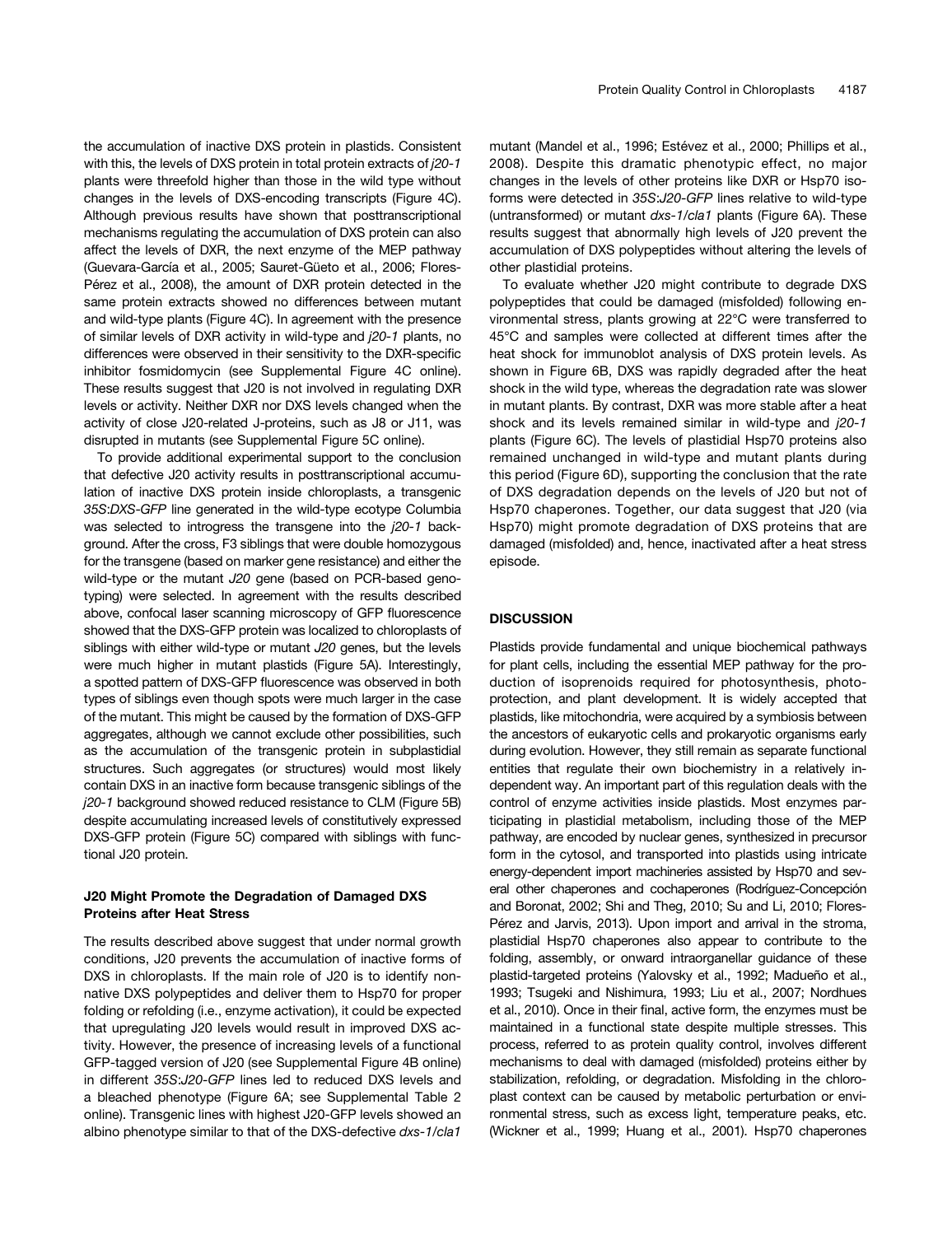

Figure 5. Defective J20 Activity Results in Posttranscriptional Accumulation of Inactive DXS Protein in Chloroplasts.

(A) Confocal microscopy detection of GFP (green) and chlorophyll (red) fluorescence in chloroplasts of siblings harboring the same T-DNA insertion with the 35S:DXS-GFP construct in a wild-type (WT) or J20 defective (j20-1) background. The images were obtained with the same confocal parameters.

(B) CLM resistance of the transgenic 35S:DXS-GFP lines described in (A). Plants were germinated and grown for 10 d on MS either supplemented or not with 3  $\mu$ M CLM. The bottom panel shows the quantification of CLM resistance represented as the levels of chlorophylls in the plants shown in the top panels. Data are represented relative to those in plants with a wild-type J20 gene grown without CLM. Mean and se values of  $n = 3$  independent experiments are shown (Student's t test: \*\* $P < 0.01$ ).

(C) Immunoblot analysis of DXS-GFP levels in the samples described in (B). The graph shows mean and se values of  $n = 3$  experiments prevent aggregation of misfolded proteins and, together with other chaperones, promote the solubilization of toxic protein aggregates. Additionally, Hsp70 chaperones facilitate the transfer of client proteins to proteolytic systems (Hayes and Dice, 1996; Lee et al., 2009; Kampinga and Craig, 2010; Nordhues et al., 2010; Voos, 2013).

The specificity of Hsp70 chaperones to function in distinct processes is determined by their partner J-proteins, which act as adaptors that recognize particular substrates and transfer them to the chaperone. Most organisms typically contain a few Hsp70 isoforms but a much higher number of J-proteins in different cell compartments. For example, the Arabidopsis genome contains 14 genes encoding Hsp70 chaperones (two of them plastidial) but more than 100 genes encoding J-proteins, including several plastidial isoforms (Lin et al., 2001; Miernyk, 2001; Ratnayake et al., 2008; Su and Li, 2008; Rajan and D'Silva, 2009; Chen et al., 2010). Thus, it is expected that one Hsp70 interacts with different J-proteins to perform specific functions. Based on emerging research, it was concluded that chloroplast-localized J-proteins might assist in the folding/unfolding and assembly/disassembly of proteins involved in processes such as photosynthetic efficiency (Chen et al., 2010), thylakoid biogenesis (Liu et al., 2007; Tanz et al., 2012), chloroplast division (Vitha et al., 2003), and chromoplast differentiation (Lu et al., 2006). However, the client proteins and physiological roles of most plastidic J-proteins remain largely unknown. Here, we report that the plastidial J-protein J20 interacts with DXS, the first enzyme of the MEP pathway, and delivers it to the Hsp70 chaperone. J20 has a unique substrate binding C-terminal domain (see [Supplemental Figure 1](http://www.plantcell.org/cgi/content/full/tpc.113.113001/DC1) online) and belongs to a class of J-proteins (class III) that typically bind one or a few proteins (Craig et al., 2006; Rajan and D'Silva, 2009). Analysis of mutant plants defective in J20 and two other similar plastidial proteins (J8 and J11) led to the proposal of a role for these J-proteins in optimization of photosynthesis, redox regulation, and tolerance to oxidative stress (Chen et al., 2010). In addition to playing partially redundant roles, it was concluded that each protein also had specific functions. In particular, J11 and J20 were proposed to have a predominant role in the stabilization of photosynthetic pigment-protein complexes of photosystem II. The stability of such complexes was found to be lower in the mutants after exposure to high light, and the same was observed for photosystem II dimers. Additionally, mutants accumulated lower levels of ribulose-1,5-bis-phosphate carboxylase/oxygenase activase when grown in the light, suggesting a possible role of these J-proteins in the folding or assembly of the enzyme (Chen et al., 2010). However, no evidence of direct physical interaction with any client protein was provided. Here, we demonstrate that defects in the activity of J20, but not J8 or J11, cause enhanced accumulation of inactive DXS polypeptides but reduced DXS activity. The decrease in DXS activity observed in J20-defective mutants might result in lower levels of MEP-derived isoprenoids relevant for photosynthesis under some environmental

<sup>(</sup>Student's t test: \*P < 0.05). Representative images of a blot decorated with anti-GFP serum and stained with Coomassie blue (loading control [LC]) are also shown.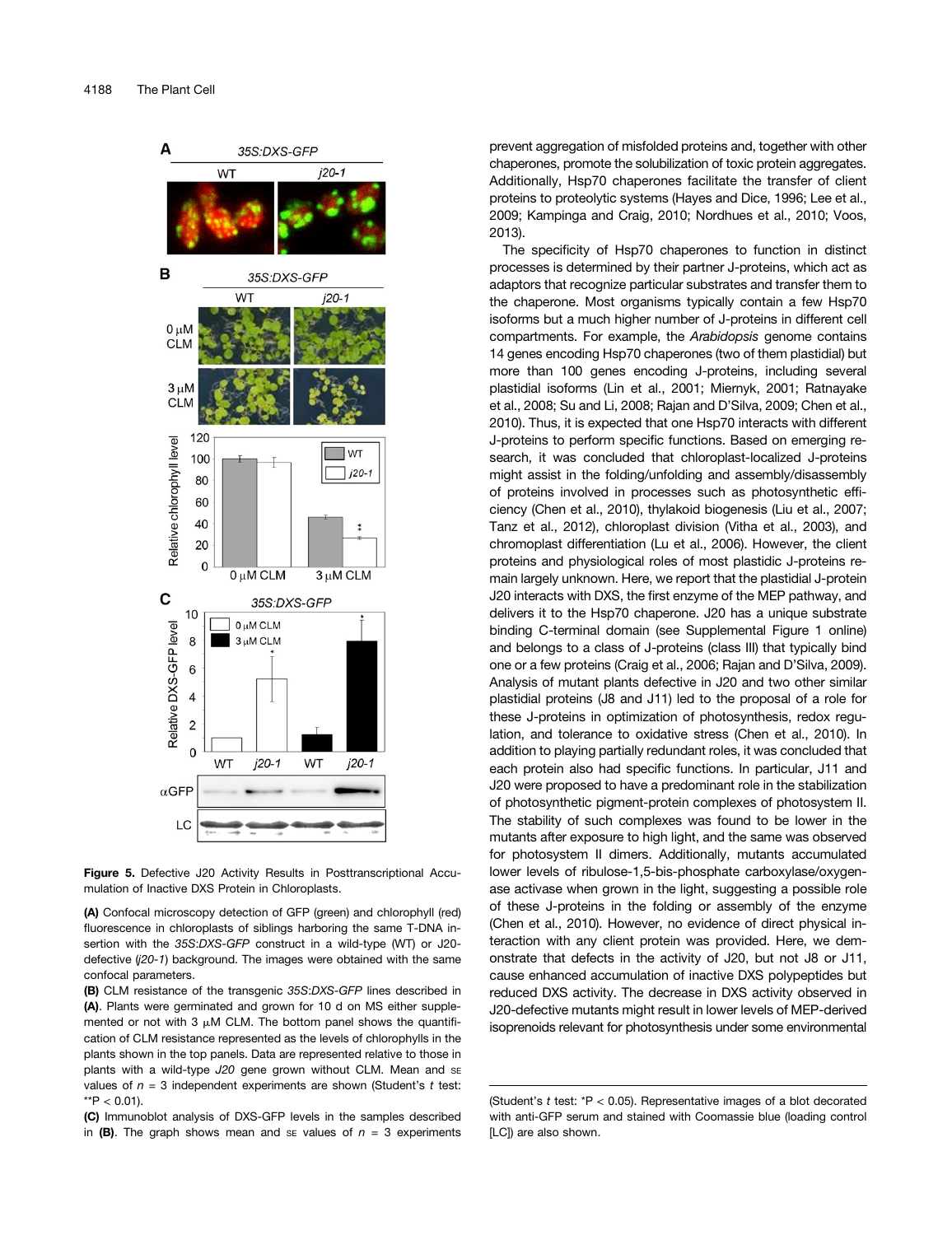

Figure 6. J20 Promotes Degradation of DXS after a Heat Shock.

(A) Phenotype of 2-week-old plants from different 35S:J20-GFP lines compared with the wild-type (WT) and a DXS-deficient (dxs-1) mutant. Representative images of immunoblot analyses of J20-GFP, DXS, plastidial Hsp70, and DXR protein levels in these plants, as well as a Coomassie blue staining of the blots (loading control [LC]), are also shown.

(B) to (D) Immunoblot analysis of DXS (B), DXR (C), and plastidial Hsp70 (D) protein levels after a heat shock. Wild-type and mutant  $i20-1$  plants grown for 10 d at 22°C were transferred to 45°C and samples were collected after the indicated times (min, x axis). Representative blots and quantitative data corresponding to the mean and se values of  $n \ge 6$  independent experiments are shown (Student's t test: \*P < 0.05 and \*\*P < 0.01). [See online article for color version of this figure.]

conditions, such as high light. This could lead to some of the phenotypes previously described for the mutant, including the limited photosynthetic performance (Chen et al., 2010). However, we cannot exclude that J20 might participate in other processes unrelated to the MEP pathway that could explain the redundant functions with J8 and J11.

Based on the experimental evidence reported here, we propose the model represented in Figure 7. Under normal growth conditions, J20 might recognize DXS polypeptides that remain unfolded after plastid import or become misfolded upon ordinary perturbations, transferring them to Hsp70 chaperones for refolding and, hence, enzyme activation. In response to more severe conditions (such as heat shock), DXS polypeptides might be prone to rapid misfolding or denaturation, overwhelming the capacity of the J20/Hsp70 system to repair them. In this context, J20 might target inactive DXS enzymes for proteolytic removal (Figure 7). It is likely that an abnormal increase in J20 activity in transgenic 35S:J20-GFP plants might also result in an increased degradation rate of DXS even under optimal growth conditions, eventually resulting in reduced levels of the enzyme (Figure 6; see [Supplemental Table 2](http://www.plantcell.org/cgi/content/full/tpc.113.113001/DC1) online). The fact that DXS polypeptides were still detected in plants with the strongest J20-GFP accumulation suggests that a portion of DXS would not be degraded but it might remain associated with the chimeric J-protein, hence preventing enzyme activity. This possibility would explain the bleached phenotype of the 35S:J20-GFP plants (the expected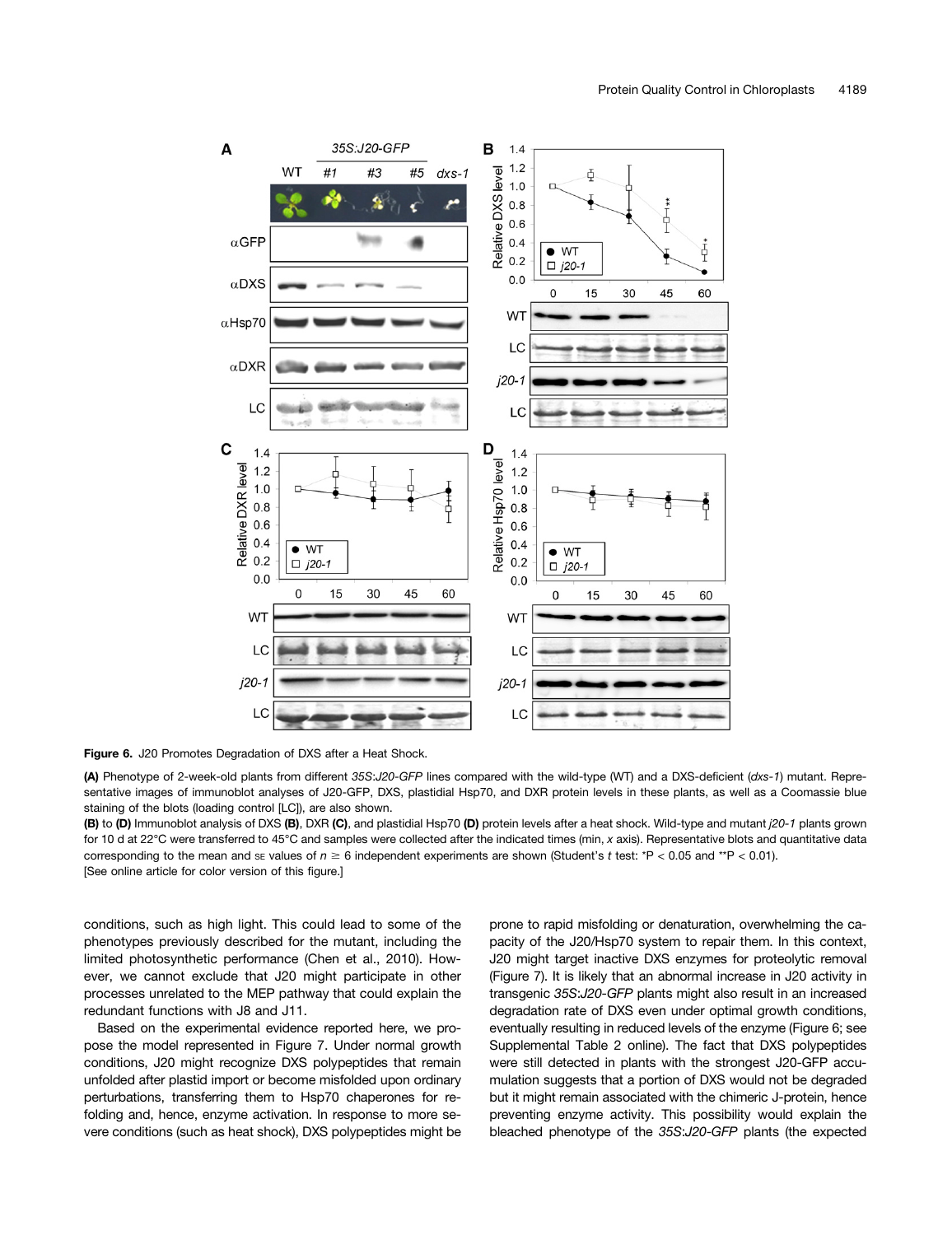consequence of a block in the MEP pathway) as well as the efficient recovery of DXS protein in coimmunoprecipitation experiments despite the presence of low levels of J20-GFP protein in the transgenic lines (Figure 2B). Alternatively, an additional role of J20 in maintaining normal photosynthetic activity (Chen et al., 2010) might also explain why increased levels cause bleaching.

A role for cytosolic J-proteins and Hsp70 chaperones in mediating degradation of client proteins has been reported in plants. For example, the delivery of viral coat proteins to Hsp70 mediated by the cytosolic J-protein CPIP promotes their degradation by increasing their ubiquitination (Hafrén et al., 2010). Cytosolic Hsp70 also appears to be involved in the ubiquitination and degradation of plastid-targeted preproteins when chloroplast import is defective (Lee et al., 2009). However, plastids lack the ubiquitin/ proteasome pathway and rely in other proteolytic machineries for protein removal, including protease systems of bacterial origin, such as Clp, Lon, FtsH, and Deg (Kato and Sakamoto, 2010). The question of what protease(s) could be involved in the specific J20 mediated degradation of DXS in plastids remains open at the moment. Increased levels of DXS, DXR, and other MEP pathway



Figure 7. A Model for the Contribution of J20 and Hsp70 Chaperones to Modulating the Levels of Active DXS Enzymes.

The mode of action of J20 and plastidial Hsp70 chaperones is based on previous J-protein/Hsp70 models basically developed from in vitro refolding studies of denatured proteins (Rajan and D'Silva, 2009; Kampinga and Craig, 2010). The rest of the model is based on the data reported in this work. J20 might normally recognize inactive DXS polypeptides that remain unfolded after plastid import or become misfolded upon ordinary perturbations, transferring them to Hsp70 chaperones for refolding and, hence, enzyme activation. Upon heat shock or other severe stress, active DXS polypeptides might undergo rapid misfolding or denaturation and overwhelm the repair capacity of the J20/ Hsp70 system. In this context, J20 might target inactive DXS enzymes for proteolytic degradation.

enzymes were found in mutants with decreased activity of the stromal Clp protease complex (Flores-Pérez et al., 2008; Kim et al., 2009; Zybailov et al., 2009). However, several proteases could be involved in the proteolytic removal of DXS, as reported for the plastidial D1 protein, which is degraded by FtsH and Deg proteases (Kato et al., 2012). Consistent with this, bacterial Hsp70 assists in the degradation of unfolded proteins mediated by FtsH (Rodriguez et al., 2008) and Lon (Sakr et al., 2010) proteases.

Understanding how plants regulate their plastidial metabolism under normal growth conditions but also in response to environmental challenges, such as temperature stress, is of both basic and applied importance. Interestingly, the  $\sim$ 50% decrease in DXS activity measured in J20-defective plants (Figure 4A) did not have an effect on the production of chlorophylls (Figure 3B) or the visual phenotype of j20-1 (Figure 3A; see [Supplemental Figure 4](http://www.plantcell.org/cgi/content/full/tpc.113.113001/DC1) online) or j20-3 (Chen et al., 2010) mutants compared with wild-type plants grown under normal conditions. This is consistent with the lack of phenotypic changes observed in heterozygous individuals for the knockout dxs-1/cla1 mutation (which have a 50% reduction in the no. of functional DXS copies) or transgenic lines with antisense-mediated reduction of DXS levels relative to wild-type siblings (Mandel et al., 1996; Estévez et al., 2001). A reduction of DXS activity levels was also observed in the knockdown dxs-3/chs5 mutant (see [Supplemental Figure 3](http://www.plantcell.org/cgi/content/full/tpc.113.113001/DC1) online), which displays a wild-type phenotype when grown under normal conditions and shows bleaching only when transferred to restrictive temperatures (Araki et al., 2000; Phillips et al., 2008). It is therefore likely that a strong reduction in DXS activity does not compromise growth of Arabidopsis plants under optimal conditions, but it may be relevant in response to stress (like temperature changes). Indeed, the high susceptibility of DXS to proteolytic degradation after a heat shock (Figure 6B) might have a regulatory function for isoprenoid biosynthesis. To date, the overexpression of DXS and other enzymes of the MEP pathway has been only partially successful in increasing the production of plastidial isoprenoids of interest, in part because posttranscriptional regulation might prevent substantial increases in enzyme activities. The activity of MEP pathway enzymes has been found to be modulated by feedback regulation by pathway intermediates, phosphorylation, redox control, and, as supported by our data, proteolytic degradation in the plastid (Rodríguez-Concepción, 2006; Cordoba et al., 2009; Hemmerlin, 2013). The work reported here further implicates a J-protein (J20) and Hsp70 chaperones in the posttranscriptional regulation of DXS activity. The plastidial Hsp70 system appears to contribute to the regulation of MEP-derived isoprenoid biosynthesis in several steps. For example, the cauliflower (Brassica oleracea) orange mutation was mapped to a gene encoding a plastidial J-protein presumably involved in the differentiation of chromoplasts and the biosynthesis of carotenoids (Lu et al., 2006), and carotenoid biosynthetic enzymes were found in Hsp70-containing complexes in Narcissus pseudonarcissus chromoplasts (Al-Babili et al., 1996; Bonk et al., 1996). More knowledge of how protein quality control systems regulate enzyme activity in plastids should inform decisions in future biotechnological approaches aimed at manipulating the levels of plastidial metabolites in crop plants.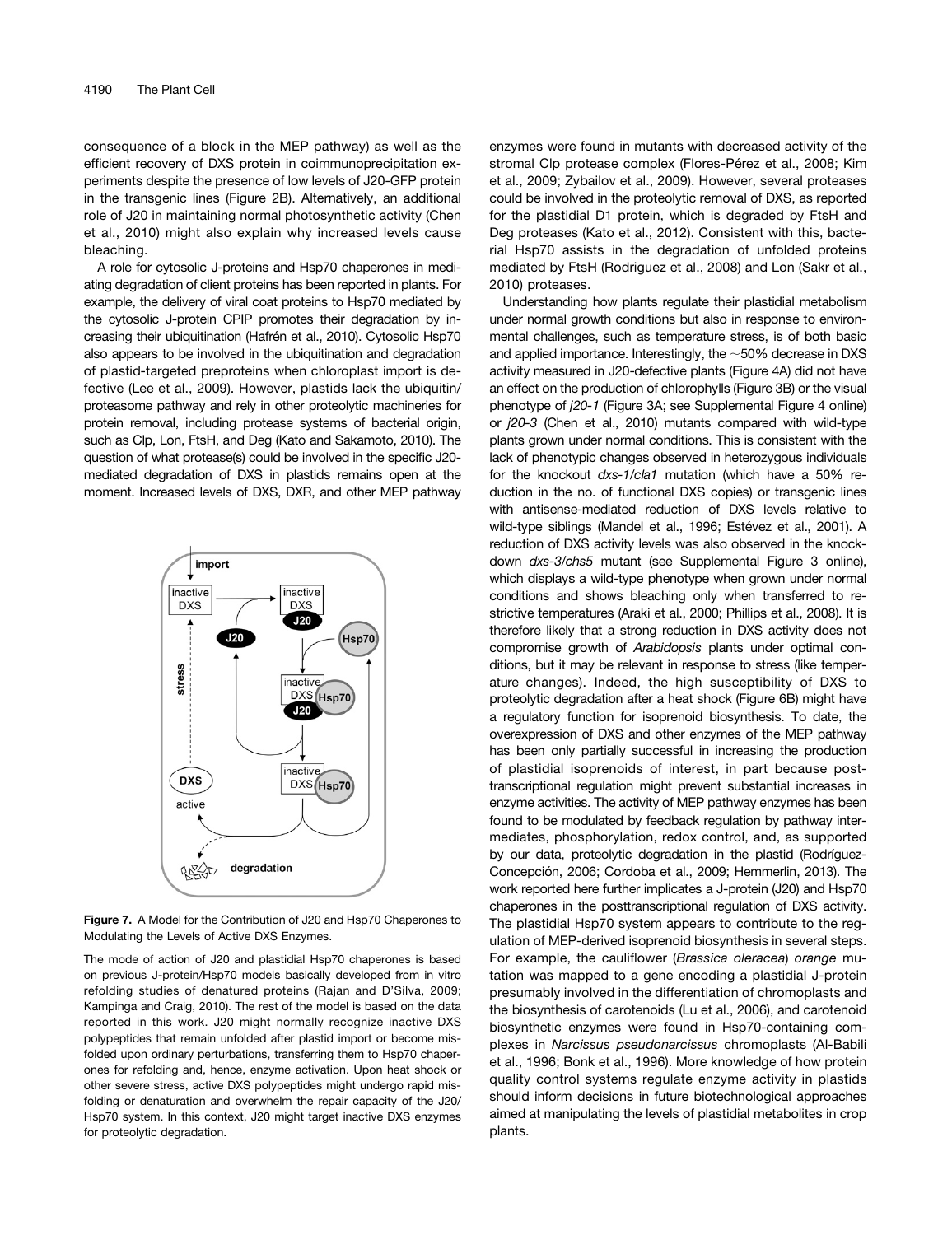#### **METHODS**

#### Plant Material and Growth Conditions

All Arabidopsis thaliana lines used in this work are in the Columbia background. Seeds from cphsp70.1 and cphsp70.2 (Su and Li, 2008) were kindly provided by Hsou-min Li (Academia Sinica, Taiwan), whereas those from j20-3, j8, and j11 mutants (Chen et al., 2010) were kindly provided by Eva-Mari Aro (University of Turku, Finland). The T-DNA insertion lines SAIL\_1179\_E04 (j20-1) and SAIL\_569\_H08 (j20-2) were obtained from the European Stock Centre. For the generation of transgenic plants, fulllength cDNAs encoding Arabidopsis DXS or DXR were cloned into plasmid pB7FWG2 (Karimi et al., 2002) and J20 into pCAMBIA1302, respectively. Constructs and primers are described in detail in [Supplemental Tables 3 and 4](http://www.plantcell.org/cgi/content/full/tpc.113.113001/DC1) online. The constructs, encoding the chimeric proteins DXS-GFP, DXR-GFP, and J20-GFP under the control of the constitutive 35S promoter, were used for Agrobacterium tumefaciens– mediated transformation of Arabidopsis plants. Homozygous lines containing a single T-DNA insertion were selected based on the segregation of the resistance marker (glufosinate or hygromycin, respectively). Seeds were surface-sterilized and germinated in Petri dishes with solid MS medium. When indicated, plates were supplemented with the indicated concentrations of CLM or fosmidomycin. After stratification for 3 d at 4°C, plates were incubated in a growth chamber at 22°C under long days (8 h in darkness and 16 h under fluorescent white light at a PPFD of 60  $\mu$ mol  $m^{-2}$  s<sup>-1</sup>). Heat stress experiments were performed by directly transferring plates with 10-d-old seedlings from 22 to 45°C.

#### Protein–Protein Interaction Analyses

The yeast two-hybrid screen was performed by Hybrigenics using the Arabidopsis RP1 library (see [Supplemental Table 1](http://www.plantcell.org/cgi/content/full/tpc.113.113001/DC1) online). A recombinant Arabidopsis DXS protein lacking the transit peptide and fused to a C-terminal 6xHis-tag (from clone pET-DXS-His; see [Supplemental Table 3](http://www.plantcell.org/cgi/content/full/tpc.113.113001/DC1) online) was used as a bait (N-LexA- $\Delta$ PTDXS-C fusion). The in vitro pulldown assay was performed following a previously described protocol (Ni et al., 1999). Briefly, constructs pET-DXS-His and pBS-J20 (see [Supplemental Table 3](http://www.plantcell.org/cgi/content/full/tpc.113.113001/DC1) online) were used to synthesize <sup>35</sup>S-labeled proteins with the TnT system (Promega). The DXS-His protein was bound to agarose beads and incubated with precleared J20 TnT mix maintaining roughly the same amounts of labeled DXS-His and J20 protein. Following incubation at 4°C for 4 h, agarose beads were pelleted and washed, and the attached proteins were separated and analyzed by SDS-PAGE. The gel was dried and exposed to a phosphor imager screen. For bimolecular fluorescence complementation experiments, cDNA sequences encoding full-length DXS and J20 proteins were cloned in appropriate vectors (Ohad et al., 2007) (see [Supplemental Table 3](http://www.plantcell.org/cgi/content/full/tpc.113.113001/DC1) online). Leek (Allium ampeloprasum) epidermal peels were microbombarded with DNA-coated 1  $\mu$ M gold microcarriers using a Biolistic PDS-1000/He system (Bio-Rad) and incubated at 22°C in the dark for 24 h prior to observation with a Leica TCS 4D confocal laser scanning microscope.

#### Protein Extraction, Immunoblot Analysis, and Immunoprecipitation

Whole plants or chloroplasts isolated as described (Flores-Pérez et al., 2008) were used for protein extraction and immunoblot analysis using antibodies against Arabidopsis DXS (developed against the recombinant protein from construct pET-DXS-His by Abyntek), maize (Zea mays) DXR (Hans et al. 2004) (a kind gift of Michael H. Walter, Leibniz Institute of Plant Biochemistry), chloroplast Hsp70 (Agrisera), or GFP (Invitrogen). The preimmune serum was isolated from rabbits used for the production of the DXS antibody (Abyntek). Total plant protein extracts were obtained from 50 mg of fresh tissue by grinding samples in liquid nitrogen. The powder was resuspended in 100  $\mu$ L of ice-cold TKMES homogenization buffer (100 mM Tricine-potassium hydroxide, pH 7.5, 10 mM KCl, 1 mM MgCl<sub>2</sub>, 1 mM EDTA, and 10% [w/v] Suc) supplemented with 0.2% (v/v) Triton X-100, 1 mM DTT, 100  $\mu$ g/mL phenylmethylsulfonyl fluoride, 3  $\mu$ g/mL E64, and 20 µL/mL protease inhibitor cocktail (Sigma-Aldrich). The resuspended sample was centrifuged at 2300g for 10 min at 4°C and the supernatant recovered for a second step of centrifugation. Supernatant protein concentration was determined using the Bio-Rad protein assay. After SDS-PAGE, the proteins were electrotransferred to Hybond-P polyvinylidene difluoride membranes (Amersham) as described (Rodríguez-Concepción et al., 2001). After the protein transfer was completed, membranes were incubated overnight at 4°C with the corresponding primary antibody (diluted 1:500 for DXS, 1:6000 for DXR, 1:6000 for Hsp70, and 1:2000 for GFP). Incubation with the horseradish peroxidase–conjugated secondary antibody (diluted 1:10,000) was performed for 30 min at room temperature. Detection of immunoreactive bands was performed using the ECL Plus reagent (Amersham). Chemiluminescent signals were visualized using a LAS-4000 image analyzer (Fujifilm) and quantified with Quantity One (Bio-Rad). Student's t test was used to assess statistical significance of quantified differences.

For immunoprecipitation experiments,  $\sim$  4 g of tissue from 2-week-old plants was ground in liquid nitrogen and incubated in RIPA buffer (50 mM Tris-HCl, pH 8, 150 mM NaCl, 1% [w/v] Nonidet P-40, and 0.1% [w/v] SDS) for 30 min at 4°C on a rotating platform. After centrifugation at 14,000g for 30 min at 4°C, supernatant was filtered through Miracloth (Calbiochem) twice and mixed with Sepharose beads containing the appropriate antibody, previously prepared by overnight incubation of 5  $\mu$ L of antibody and 100  $\mu$ L of Sepharose beads (Healthcare) in 10 mM sodium phosphate, pH 7, 150 mM NaCl, and 10 mM EDTA. After incubation for 4 h at 4°C, the mixture was centrifuged (3000g, 2 min, 4°C) and the pellet washed four to five times with RIPA buffer without detergents. To visualize the protein complexes bound to the antibody in the washed beads, 100  $\mu$ L of protein loading buffer was added to the last pellet and the mixture was analyzed by SDS-PAGE and immunoblot.

#### RNA Isolation and Quantitative PCR Analysis

Total RNA was isolated using a RNA purification kit (Sigma-Aldrich) and reverse-transcribed using SuperScript II (Invitrogen). The quantitative PCR experiments were performed as described (Rodríguez-Villalón et al., 2009) using Fast Start Universal SYBR Green Master Mix (Roche) on a Light Cycler 480 apparatus (Roche). The APT1 (At1g27450) gene was used for normalization. Primer sequences for quantitative PCR reactions are listed in [Supplemental Table 4](http://www.plantcell.org/cgi/content/full/tpc.113.113001/DC1) online.

#### DXS Enzyme Activity and Chlorophyll Determination

DXS enzyme activity was measured in 10-d-old seedlings grown on MS plates. Whole seedlings were ground in liquid nitrogen and lyophilized overnight. Lyophilized tissue (5 mg) was extracted in 1 mL of extraction buffer at 4°C containing 50 mM Tris-HCl, pH 8.0, 10% (v/v) glycerol, 0.5% (v/v) Tween 20, 1% (w/v) polyvinylpolypyrrolidone (average molecular weight = 360,000), 100  $\mu$ M thiamin pyrophosphate, 10 mM DTT, 1 mM ascorbate, 2 mM imidazole,1 mM sodium fluoride, 1.15 mM sodium molybdate, and 1% protease inhibitor cocktail (Sigma-Aldrich). Extracts were gently mixed at 4°C for 15 min on a rotating wheel, followed by centrifugation at 20,000g for 20 min. A 30- $\mu$ L aliquot of each supernatant was mixed with 70  $\mu$ L of enzyme reaction buffer and incubated for 2 h at 30°C. The reaction buffer for DXS activity contained 50 mM Tris-HCl, pH 8.5, 10 mM MgCl<sub>2</sub>, 10% (v/v) glycerol, 2,5 mM DTT, 1 mM thiamin pyrophosphate, 10 mM pyruvate, 10 mM glyceraldehyde 3-phosphate, 2 mM imidazole, 1 mM sodium fluoride, 1.15 mM sodium molybdate, and 1% protease inhibitor cocktail. After incubation, 100  $\mu$ L of chloroform was added to each reaction, and the tubes were vigorously vortexed. The mixture was centrifuged at 13,000g for 5 min, and 45  $\mu$ L of the aqueous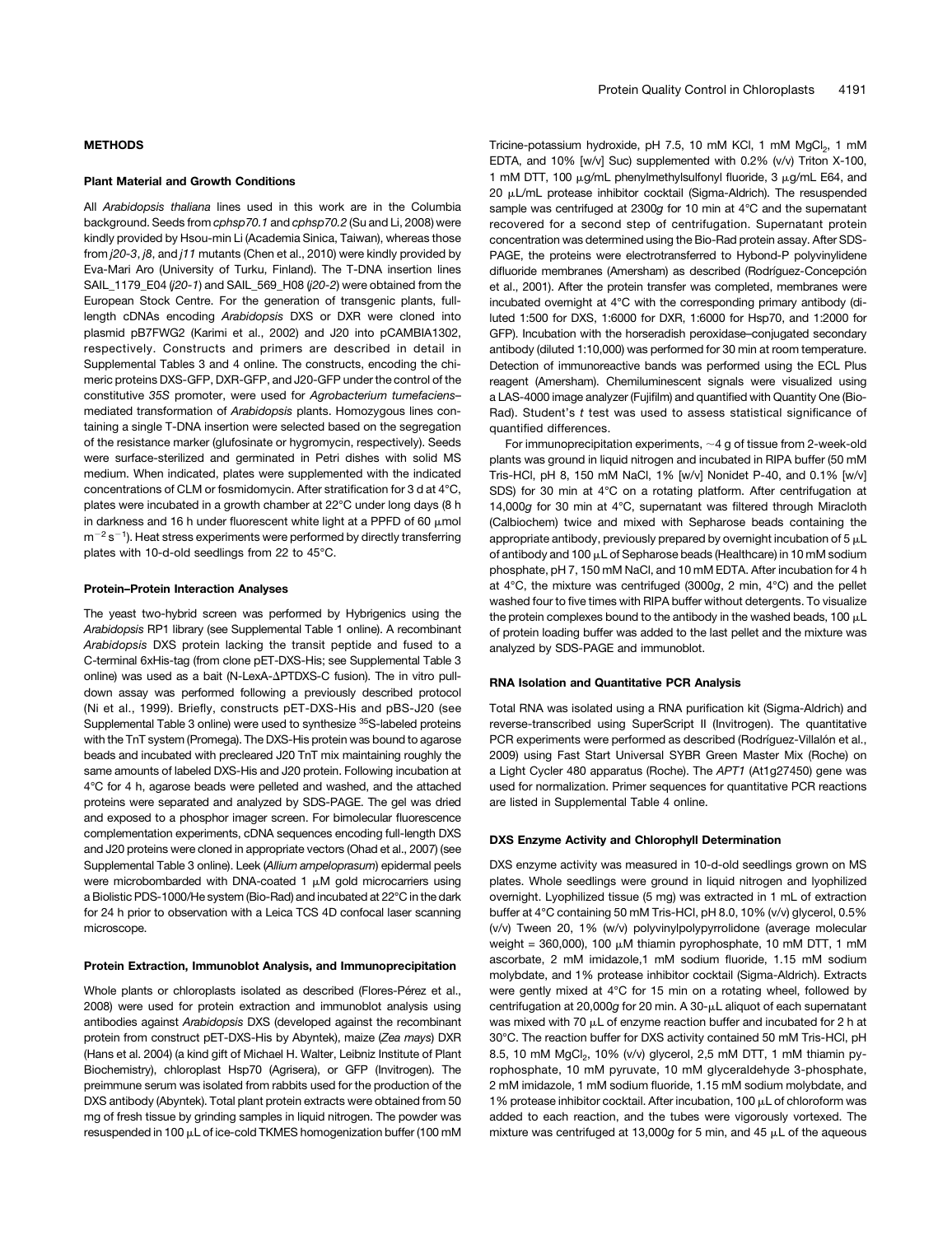(upper) phase was transferred to an liquid chromatography vial containing  $5 \mu L$  [1,2,3-<sup>13</sup>C<sub>3</sub>]DXP at 10 ng/ $\mu$ L. The product of DXS (DXP) was separated using a 1200 series liquid chromatograph (Agilent Technologies) as follows. A  $20$ - $\mu$ L aliquot of the reaction mixture was injected onto a Nucleodex  $\beta$ -OH column (5 µm, 200  $\times$  4 mm; Macherey-Nagel) with a guard column containing the same sorbent equilibrated at 10% solvent A (10 mM ammonium acetate) and 90% solvent B (acetonitrile). After 5 min of isocratic separation at 10% solvent A, a gradient was initiated, leading to 50% solvent A by 15 min, followed by a wash step with 50% solvent A for 5 min and return to initial conditions and 10 min of further equilibration. Mass selective detection of the eluent was performed using a connected API 3200 triple quadrupole mass spectrometer (Applied Biosystems) operating in negative ionization mode with the following instrument settings: ion spray voltage of  $-4200$  eV, turbo gas temperature of 700 $^{\circ}$ C, nebulizer gas at 70 p.s.i., heating gas at 70 p.s.i., curtain gas at 20 p.s.i., and collision gas at 5 p.s.i. Multiple reaction monitoring was used to monitor analyte precursor ion  $\rightarrow$  quantifier ion: mass-to-charge ratio (m/z) of 212.9  $\rightarrow$  78.9 for enzymatically produced DXP and  $m/z$  215.9  $\rightarrow$  78.9 for the isotopic labeled  ${}^{13}C_3$  DXP internal standard (collision energy of  $-42$  V, declustering potential of  $-20$  V, and entrance potential of  $-7$  V). Both Q1 and Q2 quadrupoles were maintained at unit resolution. Analyst 1.5 software (Applied Biosystems) was used for data acquisition and processing. DXS activity measured in this way was normalized to the mass of tissue used in the protein extract. Quantification was accomplished by comparing the integrated peak area to that of an external standard curve composed of authentic DXP ranging from 0.1 to 10 ng/µL. This amount was normalized to the coeluting peak of  $[1,2,3^{-13}C_3]$ DXP (detected at  $m/z$ 215.9) to correct for ion suppression effects. Unlabeled DXP standard was obtained from Sigma-Aldrich, and  $[1,2,3^{-13}C_3]$ DXP was a kind gift from Wolfgang Eisenreich. Photosynthetic pigments were extracted with 80% (v/v) ice-cold acetone from 50 mg of fresh tissue (whole plants). Chlorophyll determinations were performed as described (Lichtenthaler and Wellburn, 1983).

#### Phylogenetic Analysis

Sequences were retrieved using the C-terminal domain of Arabidopsis J8, J11, J20, and J41 as queries in BLAST searches on the National Center for Biotechnology Information webpage ([www.ncbi.nlm.nih.gov](http://www.ncbi.nlm.nih.gov)/). Sequences lacking the transit peptides predicted with TargetP [\(www.cbs.](http://www.cbs.dtu.dk/services/TargetP) [dtu.dk/services/TargetP](http://www.cbs.dtu.dk/services/TargetP)) were aligned with Clustal Omega ([www.ebi.ac.](http://www.ebi.ac.uk/Tools/msa/clustalo/) [uk/Tools/msa/clustalo/\)](http://www.ebi.ac.uk/Tools/msa/clustalo/) (see [Supplemental Data Set 1](http://www.plantcell.org/cgi/content/full/tpc.113.113001/DC1) online), and a phylogenetic tree rooted at midpoint was constructed using the neighbor-joining method in MEGA5 (megasoftware.net/). The evolutionary distances were computed using the Poisson correction method, and the bootstrap test was selected with 2000 replications.

#### Accession Numbers

Sequence data from this article can be found in the Arabidopsis Genome Initiative or GenBank/EMBL databases under the following accession numbers: J8, At1g80920; J11, At4g36040; J20, At4g13830; J41, At2g17880; cpHsp70.1, At4g24280; cpHsp70.2, At5g49910; DXR, At5g62790; and DXS, At4g15560. Yeast two-hybrid results were submitted to The International Molecular Exchange Consortium (<http://www.imexconsortium.org>) through IntAct [\(http://www.ebi.ac.uk/intact/\)](http://www.ebi.ac.uk/intact/) and assigned the identifier IM-20956.

#### Supplemental Data

- The following materials are available in the online version of this article. [Supplemental Figure 1.](http://www.plantcell.org/cgi/content/full/tpc.113.113001/DC1) Arabidopsis J20 Is a J-Protein.
	- [Supplemental Figure 2.](http://www.plantcell.org/cgi/content/full/tpc.113.113001/DC1) BiFC Experiments Using Leek Epidermal Cells.

[Supplemental Figure 3.](http://www.plantcell.org/cgi/content/full/tpc.113.113001/DC1) Validation of the CLM Resistance Assay as a Good Estimate of DXS Activity Levels.

[Supplemental Figure 4.](http://www.plantcell.org/cgi/content/full/tpc.113.113001/DC1) Sensitivity of Mutant and Transgenic Lines to Specific DXS and DXR Inhibitors.

[Supplemental Figure 5.](http://www.plantcell.org/cgi/content/full/tpc.113.113001/DC1) Arabidopsis Mutants Defective in J20-Related J-Proteins Do Not Show a CLM Sensitivity Phenotype.

[Supplemental Table 1.](http://www.plantcell.org/cgi/content/full/tpc.113.113001/DC1) Summary of Results from the Yeast Two-Hybrid Screen.

[Supplemental Table 2.](http://www.plantcell.org/cgi/content/full/tpc.113.113001/DC1) Quantification of DXS Protein Levels in 35S: J20-GFP Lines.

[Supplemental Table 3.](http://www.plantcell.org/cgi/content/full/tpc.113.113001/DC1) Constructs and Cloning Details.

[Supplemental Table 4.](http://www.plantcell.org/cgi/content/full/tpc.113.113001/DC1) Primers Used in This Work.

[Supplemental Data Set 1.](http://www.plantcell.org/cgi/content/full/tpc.113.113001/DC1) Text File of the Alignment Used to Generate the Phylogenetic Tree Shown in [Supplemental Figure 5A](http://www.plantcell.org/cgi/content/full/tpc.113.113001/DC1).

#### ACKNOWLEDGMENTS

We thank Hsou-Min Li, Eva-Mari Aro, and the European Stock Centre for seeds from mutant lines, Michael Walter for the DXR antibody, and Wolfgang Eisenreich for the gift of labeled DXP. We also thank Roberta Laranga for her contribution to the CLM sensitivity experiments. Technical support from Rosa Rodríguez-Goberna and members of the CRAG Services is greatly appreciated. This work was funded by grants from the Spanish Dirección General de Investigación (BIO2011-23680 and PIM2010IPO-00660), Generalitat de Catalunya (2009SGR-26 and XRB), Programa Iberoamericano de Ciencia y Tecnologia para el Desarrollo (IBERCAROT), and European Union FP7 (TiMet, Contract 245143).

#### AUTHOR CONTRIBUTIONS

P.P. and M.R.-C. conceived the project and designed the research. P.P., G.T.-O., M.A.P., and L.P.W. performed the experimental work and contributed new analytic tools. P.P., G.T.O., M.A.P., L.P.W., and M.R.-C. analyzed the results and provided input for discussion. P.P. and M.R.-C. wrote the article.

Received April 23, 2013; revised July 23, 2013; accepted September 19, 2013; published October 8, 2013.

#### **REFERENCES**

- Al-Babili, S., von Lintig, J., Haubruck, H., and Beyer, P. (1996). A novel, soluble form of phytoene desaturase from Narcissus pseudonarcissus chromoplasts is Hsp70-complexed and competent for flavinylation, membrane association and enzymatic activation. Plant J. 9: 601–612.
- Araki, N., Kusumi, K., Masamoto, K., Niwa, Y., and Iba, K. (2000). Temperature -sensitive Arabidopsis mutant defective in 1-deoxy-Dxylulose 5-phosphate synthase within the plastid non-mevalonate pathway of isoprenoid biosynthesis. Physiol. Plant. 108: 19–24.
- Bonk, M., Tadros, M., Vandekerckhove, J., Al-Babili, S., and Beyer, P. (1996). Purification and characterization of chaperonin 60 and heat-shock protein 70 from chromoplasts of Narcissus pseudonarcissus. Plant Physiol. 111: 931–939.
- Boston, R.S., Viitanen, P.V., and Vierling, E. (1996). Molecular chaperones and protein folding in plants. Plant Mol. Biol. 32: 191–222.
- Botella-Pavía, P., and Rodríguez-Concepción, M. (2006). Carotenoid biotechnology in plants for nutritionally improved foods. Physiol. Plant. 126: 369–381.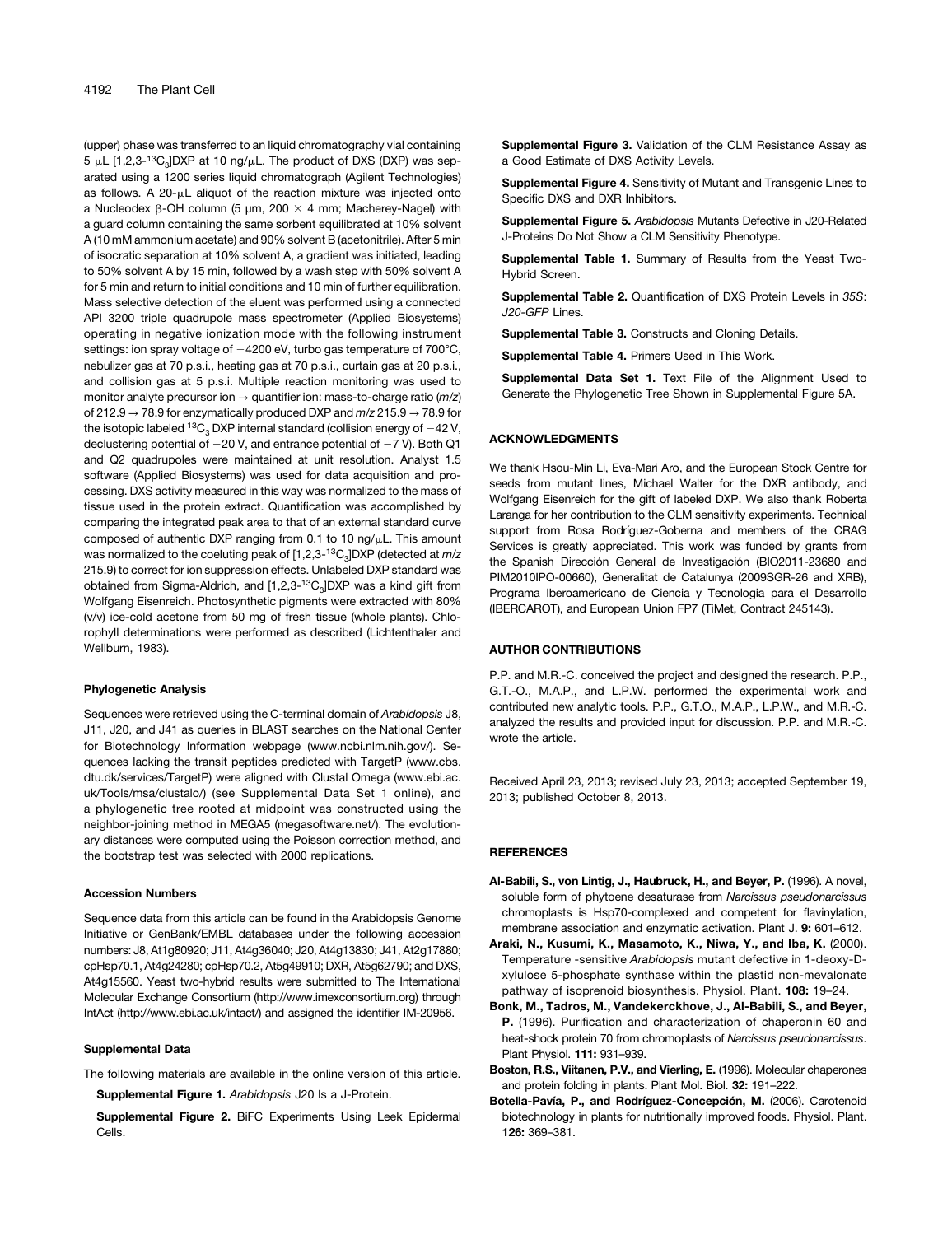- Carretero-Paulet, L., Cairó, A., Botella-Pavía, P., Besumbes, O., Campos, N., Boronat, A., and Rodríguez-Concepción, M. (2006). Enhanced flux through the methylerythritol 4-phosphate pathway in Arabidopsis plants overexpressing deoxyxylulose 5-phosphate reductoisomerase. Plant Mol. Biol. 62: 683–695.
- Chen, K.M., Holmström, M., Raksajit, W., Suorsa, M., Piippo, M., and Aro, E.M. (2010). Small chloroplast-targeted DnaJ proteins are involved in optimization of photosynthetic reactions in Arabidopsis thaliana. BMC Plant Biol. 10: 43.
- Cordoba, E., Salmi, M., and León, P. (2009). Unravelling the regulatory mechanisms that modulate the MEP pathway in higher plants. J. Exp. Bot. 60: 2933–2943.
- Craig, E.A., Huang, P., Aron, R., and Andrew, A. (2006). The diverse roles of J-proteins, the obligate Hsp70 co-chaperone. Rev. Physiol. Biochem. Pharmacol. 156: 1–21.
- DellaPenna, D., and Pogson, B.J. (2006). Vitamin synthesis in plants: Tocopherols and carotenoids. Annu. Rev. Plant Biol. 57: 711–738.
- Enfissi, E.M.A., Fraser, P.D., Lois, L.M., Boronat, A., Schuch, W., and Bramley, P.M. (2005). Metabolic engineering of the mevalonate and nonmevalonate isopentenyl diphosphate-forming pathways for the production of health-promoting isoprenoids in tomato. Plant Biotechnol. J. 3: 17–27.
- Estévez, J.M., Cantero, A., Reindl, A., Reichler, S., and León, P. (2001). 1-Deoxy-D-xylulose-5-phosphate synthase, a limiting enzyme for plastidic isoprenoid biosynthesis in plants. J. Biol. Chem. 276: 22901–22909.
- Estévez, J.M., Cantero, A., Romero, C., Kawaide, H., Jiménez, L.F., Kuzuyama, T., Seto, H., Kamiya, Y., and León, P. (2000). Analysis of the expression of CLA1, a gene that encodes the 1-deoxyxylulose 5-phosphate synthase of the 2-C-methyl-D-erythritol-4-phosphate pathway in Arabidopsis. Plant Physiol. 124: 95–104.
- Flores-Pérez, U., and Jarvis, P. (2013). Molecular chaperone involvement in chloroplast protein import. Biochim. Biophys. Acta 1833: 332–340.
- Flores-Pérez, U., Pérez-Gil, J., Closa, M., Wright, L.P., Botella-Pavía, P., Phillips, M.A., Ferrer, A., Gershenzon, J., and Rodríguez-Concepción, M. (2010). Pleiotropic regulatory locus 1 (PRL1) integrates the regulation of sugar responses with isoprenoid metabolism in Arabidopsis. Mol. Plant 3: 101–112.
- Flores-Pérez, U., Sauret-Güeto, S., Gas, E., Jarvis, P., and Rodríguez-Concepción, M. (2008). A mutant impaired in the production of plastome-encoded proteins uncovers a mechanism for the homeostasis of isoprenoid biosynthetic enzymes in Arabidopsis plastids. Plant Cell 20: 1303–1315.
- Guevara-García, A., San Román, C., Arroyo, A., Cortés, M.E., de la Luz Gutiérrez-Nava, M., and León, P. (2005). Characterization of the Arabidopsis clb6 mutant illustrates the importance of posttranscriptional regulation of the methyl-D-erythritol 4-phosphate pathway. Plant Cell 17: 628–643.
- Hafrén, A., Hofius, D., Rönnholm, G., Sonnewald, U., and Mäkinen, K. (2010). HSP70 and its cochaperone CPIP promote potyvirus infection in Nicotiana benthamiana by regulating viral coat protein functions. Plant Cell 22: 523–535.
- Hans, J., Hause, B., Strack, D., and Walter, M.H. (2004). Cloning, characterization, and immunolocalization of a mycorrhiza-inducible 1-deoxy-d-xylulose 5-phosphate reductoisomerase in arbusculecontaining cells of maize. Plant Physiol. 134: 614–624.
- Hayes, S.A., and Dice, J.F. (1996). Roles of molecular chaperones in protein degradation. J. Cell Biol. 132: 255–258.
- Hemmerlin, A. (2013). Post-translational events and modifications regulating plant enzymes involved in isoprenoid precursor biosynthesis. Plant Sci. 203-204: 41–54.
- Huang, H.C., Sherman, M.Y., Kandror, O., and Goldberg, A.L. (2001). The molecular chaperone DnaJ is required for the degradation of a soluble abnormal protein in Escherichia coli. J. Biol. Chem. 276: 3920–3928.
- Kampinga, H.H., and Craig, E.A. (2010). The HSP70 chaperone machinery: J proteins as drivers of functional specificity. Nat. Rev. Mol. Cell Biol. 11: 579–592.
- Karimi, M., Inzé, D., and Depicker, A. (2002). GATEWAY vectors for Agrobacterium-mediated plant transformation. Trends Plant Sci. 7: 193–195.
- Kato, Y., and Sakamoto, W. (2010). New insights into the types and function of proteases in plastids. Int. Rev. Cell Mol. Biol. 280: 185–218.
- Kato, Y., Sun, X., Zhang, L., and Sakamoto, W. (2012). Cooperative D1 degradation in the photosystem II repair mediated by chloroplastic proteases in Arabidopsis. Plant Physiol. 159: 1428–1439.
- Kim, J., Rudella, A., Ramirez Rodriguez, V., Zybailov, B., Olinares, P.D., and van Wijk, K.J. (2009). Subunits of the plastid ClpPR protease complex have differential contributions to embryogenesis, plastid biogenesis, and plant development in Arabidopsis. Plant Cell 21: 1669–1692.
- Kuzuyama, T., Takahashi, S., Watanabe, H., and Seto, H. (1998). Direct formation of 2-C-methyl-D-erythritol 4-phosphate from 1-Deoxy-D-xylulose 5-phosphate by 1-Deoxy-D-xylulose 5-phosphate reductoisomerase, a new enzyme in the non-mevalonate pathway to isopentenyl diphosphate. Tetrahedron Lett. 39: 4509–4512.
- Lange, B.M., Wildung, M.R., McCaskill, D., and Croteau, R. (1998). A family of transketolases that directs isoprenoid biosynthesis via a mevalonateindependent pathway. Proc. Natl. Acad. Sci. USA 95: 2100–2104.
- Laule, O., Fürholz, A., Chang, H.S., Zhu, T., Wang, X., Heifetz, P.B., Gruissem, W., and Lange, M. (2003). Crosstalk between cytosolic and plastidial pathways of isoprenoid biosynthesis in Arabidopsis thaliana. Proc. Natl. Acad. Sci. USA 100: 6866–6871.
- Lee, S., Lee, D.W., Lee, Y., Mayer, U., Stierhof, Y.D., Lee, S., Jürgens, G., and Hwang, I. (2009). Heat shock protein cognate 70-4 and an E3 ubiquitin ligase, CHIP, mediate plastid-destined precursor degradation through the ubiquitin-26S proteasome system in Arabidopsis. Plant Cell 21: 3984–4001.
- Lichtenthaler, H.K., and Wellburn, A.R. (1983). Determination of total carotenoids and chlorophylls a and b of leaf extracts in different solvents. Biochem. Soc. Trans. 603: 591–592.
- Lin, B.L., Wang, J.S., Liu, H.C., Chen, R.W., Meyer, Y., Barakat, A., and Delseny, M. (2001). Genomic analysis of the Hsp70 superfamily in Arabidopsis thaliana. Cell Stress Chaperones 6: 201-208.
- Liu, C., Willmund, F., Golecki, J.R., Cacace, S., Hess, B., Markert, C., and Schroda, M. (2007). The chloroplast HSP70B-CDJ2-CGE1 chaperones catalyse assembly and disassembly of VIPP1 oligomers in Chlamydomonas. Plant J. 50: 265–277.
- Lois, L.M., Campos, N., Putra, S.R., Danielsen, K., Rohmer, M., and Boronat, A. (1998). Cloning and characterization of a gene from Escherichia coli encoding a transketolase-like enzyme that catalyzes the synthesis of D-1-deoxyxylulose 5-phosphate, a common precursor for isoprenoid, thiamin, and pyridoxol biosynthesis. Proc. Natl. Acad. Sci. USA 95: 2105–2110.
- Lois, L.M., Rodríguez-Concepción, M., Gallego, F., Campos, N., and Boronat, A. (2000). Carotenoid biosynthesis during tomato fruit development: Regulatory role of 1-deoxy-D-xylulose 5-phosphate synthase. Plant J. 22: 503–513.
- Lu, S., et al. (2006). The cauliflower Or gene encodes a DnaJ cysteinerich domain-containing protein that mediates high levels of betacarotene accumulation. Plant Cell 18: 3594–3605.
- Madueño, F., Napier, J.A., and Gray, J.C. (1993). Newly imported Rieske iron-sulfur protein associates with both Cpn60 and Hsp70 in the chloroplast stroma. Plant Cell 5: 1865–1876.
- Mahmoud, S.S., and Croteau, R.B. (2001). Metabolic engineering of essential oil yield and composition in mint by altering expression of deoxyxylulose phosphate reductoisomerase and menthofuran synthase. Proc. Natl. Acad. Sci. USA 98: 8915–8920.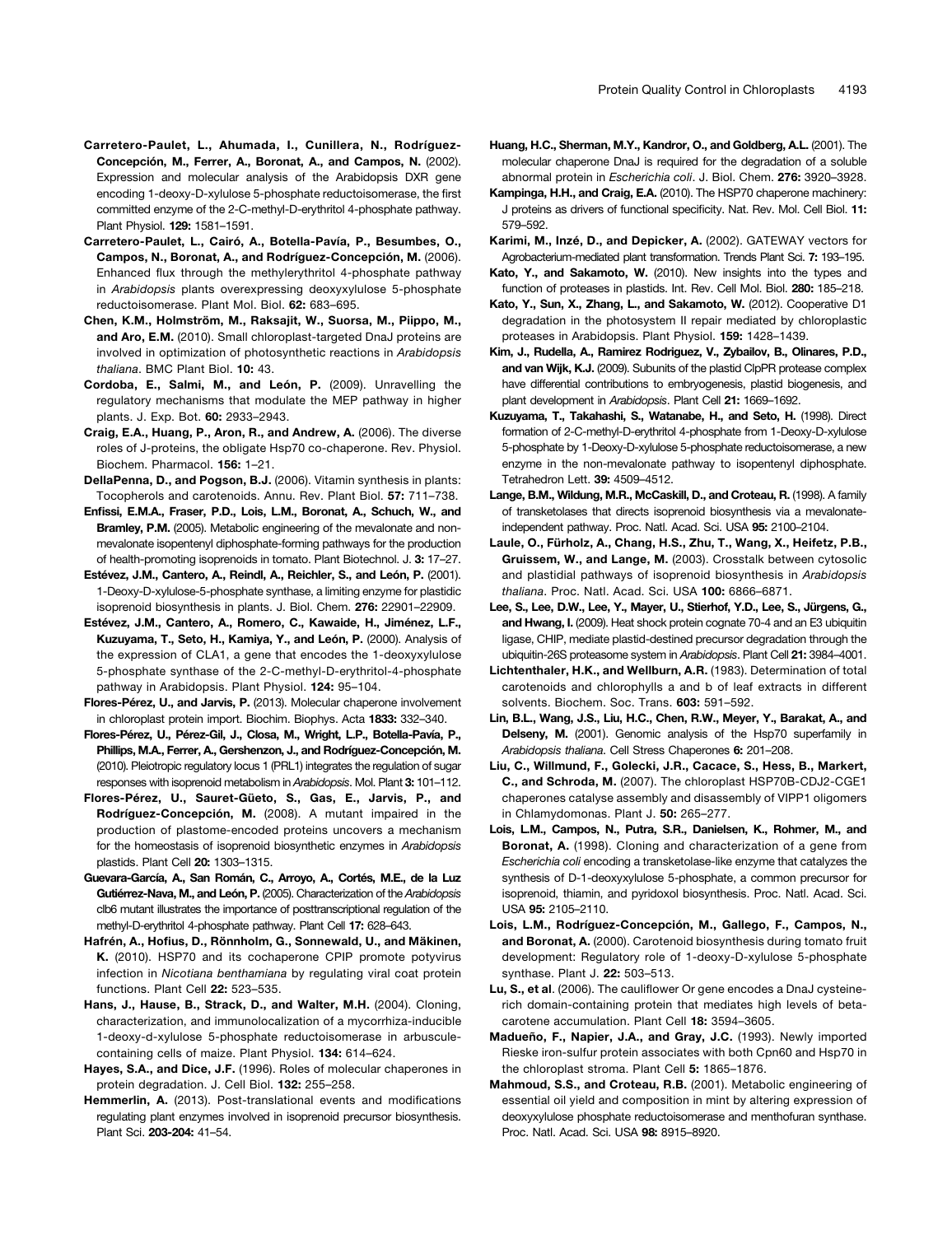- Mandel, M.A., Feldmann, K.A., Herrera-Estrella, L., Rocha-Sosa, M., and León, P. (1996). CLA1, a novel gene required for chloroplast development. is highly conserved in evolution. Plant J. 9: 649–658.
- Matsue, Y., Mizuno, H., Tomita, T., Asami, T., Nishiyama, M., and Kuzuyama, T. (2010). The herbicide ketoclomazone inhibits 1-deoxy-Dxylulose 5-phosphate synthase in the 2-C-methyl-D-erythritol 4-phosphate pathway and shows antibacterial activity against Haemophilus influenzae. J. Antibiot. 63: 583–588.
- Miernyk, J.A. (2001). The J-domain proteins of Arabidopsis thaliana: An unexpectedly large and diverse family of chaperones. Cell Stress Chaperones 6: 209–218.
- Muñoz-Bertomeu, J., Arrillaga, I., Ros, R., and Segura, J. (2006). Up-regulation of 1-deoxy-D-xylulose-5-phosphate synthase enhances production of essential oils in transgenic spike lavender. Plant Physiol. 142: 890–900.
- Ni, M., Tepperman, J.M., and Quail, P.H. (1999). Binding of phytochrome B to its nuclear signalling partner PIF3 is reversibly induced by light. Nature 400: 781–784.
- Nordhues, A., Miller, S.M., Mühlhaus, T., and Schroda, M. (2010). New insights into the roles of molecular chaperones in Chlamydomonas and Volvox. Int. Rev. Cell Mol. Biol. 285: 75–113.
- Ohad, N., Shichrur, K., and Yalovsky, S. (2007). The analysis of protein-protein interactions in plants by bimolecular fluorescence complementation. Plant Physiol. 145: 1090–1099.
- Phillips, M.A., León, P., Boronat, A., and Rodríguez-Concepción, M. (2008). The plastidial MEP pathway: Unified nomenclature and resources. Trends Plant Sci. 13: 619–623.
- Pulido, P., Perello, C., and Rodriguez-Concepcion, M. (2012). New insights into plant isoprenoid metabolism. Mol. Plant 5: 964–967.
- Rajan, V.B., and D'Silva, P. (2009). Arabidopsis thaliana J-class heat shock proteins: cellular stress sensors. Funct. Integr. Genomics 9: 433–446.
- Ratnayake, R.M., Inoue, H., Nonami, H., and Akita, M. (2008). Alternative processing of Arabidopsis Hsp70 precursors during protein import into chloroplasts. Biosci. Biotechnol. Biochem. 72: 2926–2935.
- Rodriguez, F., Arsène-Ploetze, F., Rist, W., Rüdiger, S., Schneider-Mergener, J., Mayer, M.P., and Bukau, B. (2008). Molecular basis for regulation of the heat shock transcription factor sigma32 by the DnaK and DnaJ chaperones. Mol. Cell 32: 347–358.
- Rodríguez-Concepción, M. (2006). Early steps in isoprenoid biosynthesis: Multilevel regulation of the supply of common precursors in plant cells. Phytochem. Rev. 5: 1–15.
- Rodríguez-Concepción, M., Ahumada, I., Diez-Juez, E., Sauret-Güeto, S., Lois, L.M., Gallego, F., Carretero-Paulet, L., Campos, N., and Boronat, A. (2001). 1-Deoxy-D-xylulose 5-phosphate reductoisomerase and plastid isoprenoid biosynthesis during tomato fruit ripening. Plant J. 27: 213–222.
- Rodríguez-Concepción, M., and Boronat, A. (2002). Elucidation of the methylerythritol phosphate pathway for isoprenoid biosynthesis in bacteria and plastids. A metabolic milestone achieved through genomics. Plant Physiol. 130: 1079–1089.
- Rodríguez-Villalón, A., Gas, E., and Rodríguez-Concepción, M. (2009). Phytoene synthase activity controls the biosynthesis of carotenoids and the supply of their metabolic precursors in darkgrown Arabidopsis seedlings. Plant J. 60: 424-435.
- Sakr, S., Cirinesi, A.M., Ullers, R.S., Schwager, F., Georgopoulos, C., and Genevaux, P. (2010). Lon protease quality control of presecretory proteins in Escherichia coli and its dependence on the SecB and DnaJ (Hsp40) chaperones. J. Biol. Chem. 285: 23506–23514.
- Sauret-Güeto, S., Botella-Pavía, P., Flores-Pérez, U., Martínez-García, J.F., San Román, C., León, P., Boronat, A., and Rodríguez-Concepción, M. (2006). Plastid cues posttranscriptionally regulate the accumulation of key enzymes of the methylerythritol phosphate pathway in Arabidopsis. Plant Physiol. 141: 75–84.
- Schwender, J., Müller, C., Zeidler, J., and Lichtenthaler, H.K. (1999). Cloning and heterologous expression of a cDNA encoding 1-deoxy-D-xylulose-5-phosphate reductoisomerase of Arabidopsis thaliana. FEBS Lett. 455: 140–144.
- Shi, L.X., and Theg, S.M. (2010). A stromal heat shock protein 70 system functions in protein import into chloroplasts in the moss Physcomitrella patens. Plant Cell 22: 205–220.
- Sprenger, G.A., Schörken, U., Wiegert, T., Grolle, S., de Graaf, A.A., Taylor, S.V., Begley, T.P., Bringer-Meyer, S., and Sahm, H. (1997). Identification of a thiamin-dependent synthase in Escherichia coli required for the formation of the 1-deoxy-D-xylulose 5-phosphate precursor to isoprenoids, thiamin, and pyridoxol. Proc. Natl. Acad. Sci. USA 94: 12857–12862.
- Su, P.H., and Li, H.M. (2008). Arabidopsis stromal 70-kD heat shock proteins are essential for plant development and important for thermotolerance of germinating seeds. Plant Physiol. 146: 1231–1241.
- Su, P.H., and Li, H.M. (2010). Stromal Hsp70 is important for protein translocation into pea and Arabidopsis chloroplasts. Plant Cell 22: 1516–1531.
- Sung, D.Y., Kaplan, F., and Guy, C.L. (2001). Plant Hsp70 molecular chaperones: Protein structure, gene family, expression and function. Physiol. Plant. 113: 443–451.
- Takahashi, S., Kuzuyama, T., Watanabe, H., and Seto, H. (1998). A 1-deoxy-D-xylulose 5-phosphate reductoisomerase catalyzing the formation of 2-C-methyl-D-erythritol 4-phosphate in an alternative nonmevalonate pathway for terpenoid biosynthesis. Proc. Natl. Acad. Sci. USA 95: 9879–9884.
- Tanz, S.K., Kilian, J., Johnsson, C., Apel, K., Small, I., Harter, K., Wanke, D., Pogson, B., and Albrecht, V. (2012). The SCO2 protein disulphide isomerase is required for thylakoid biogenesis and interacts with LHCB1 chlorophyll a/b binding proteins which affects chlorophyll biosynthesis in Arabidopsis seedlings. Plant J. 69: 743–754.
- Tsai, J., and Douglas, M.G. (1996). A conserved HPD sequence of the Jdomain is necessary for YDJ1 stimulation of Hsp70 ATPase activity at a site distinct from substrate binding. J. Biol. Chem. 271: 9347–9354.
- Tsugeki, R., and Nishimura, M. (1993). Interaction of homologues of Hsp70 and Cpn60 with ferredoxin-NADP+ reductase upon its import into chloroplasts. FEBS Lett. 320: 198–202.
- Vitha, S., Froehlich, J.E., Koksharova, O., Pyke, K.A., van Erp, H., and Osteryoung, K.W. (2003). ARC6 is a J-domain plastid division protein and an evolutionary descendant of the cyanobacterial cell division protein Ftn2. Plant Cell 15: 1918–1933.
- Voos, W. (2013). Chaperone-protease networks in mitochondrial protein homeostasis. Biochim. Biophys. Acta 1833: 388–399.
- Wall, D., Zylicz, M., and Georgopoulos, C. (1994). The NH2-terminal 108 amino acids of the Escherichia coli DnaJ protein stimulate the ATPase activity of DnaK and are sufficient for lambda replication. J. Biol. Chem. 269: 5446–5451.
- Wickner, S., Maurizi, M.R., and Gottesman, S. (1999). Posttranslational quality control: Folding, refolding, and degrading proteins. Science 286: 1888–1893.
- Yalovsky, S., Paulsen, H., Michaeli, D., Chitnis, P.R., and Nechushtai, R. (1992). Involvement of a chloroplast HSP70 heat shock protein in the integration of a protein (light-harvesting complex protein precursor) into the thylakoid membrane. Proc. Natl. Acad. Sci. USA 89: 5616–5619.
- Zeidler, J., Schwender, J., Mueller, C., and Lichtenthaler, H.K. (2000). The non-mevalonate isoprenoid biosynthesis of plants as a test system for drugs against malaria and pathogenic bacteria. Biochem. Soc. Trans. 28: 796–798.
- Zybailov, B., Friso, G., Kim, J., Rudella, A., Rodríguez, V.R., Asakura, Y., Sun, Q., and van Wijk, K.J. (2009). Large scale comparative proteomics of a chloroplast Clp protease mutant reveals folding stress, altered protein homeostasis, and feedback regulation of metabolism. Mol. Cell. Proteomics 8: 1789–1810.